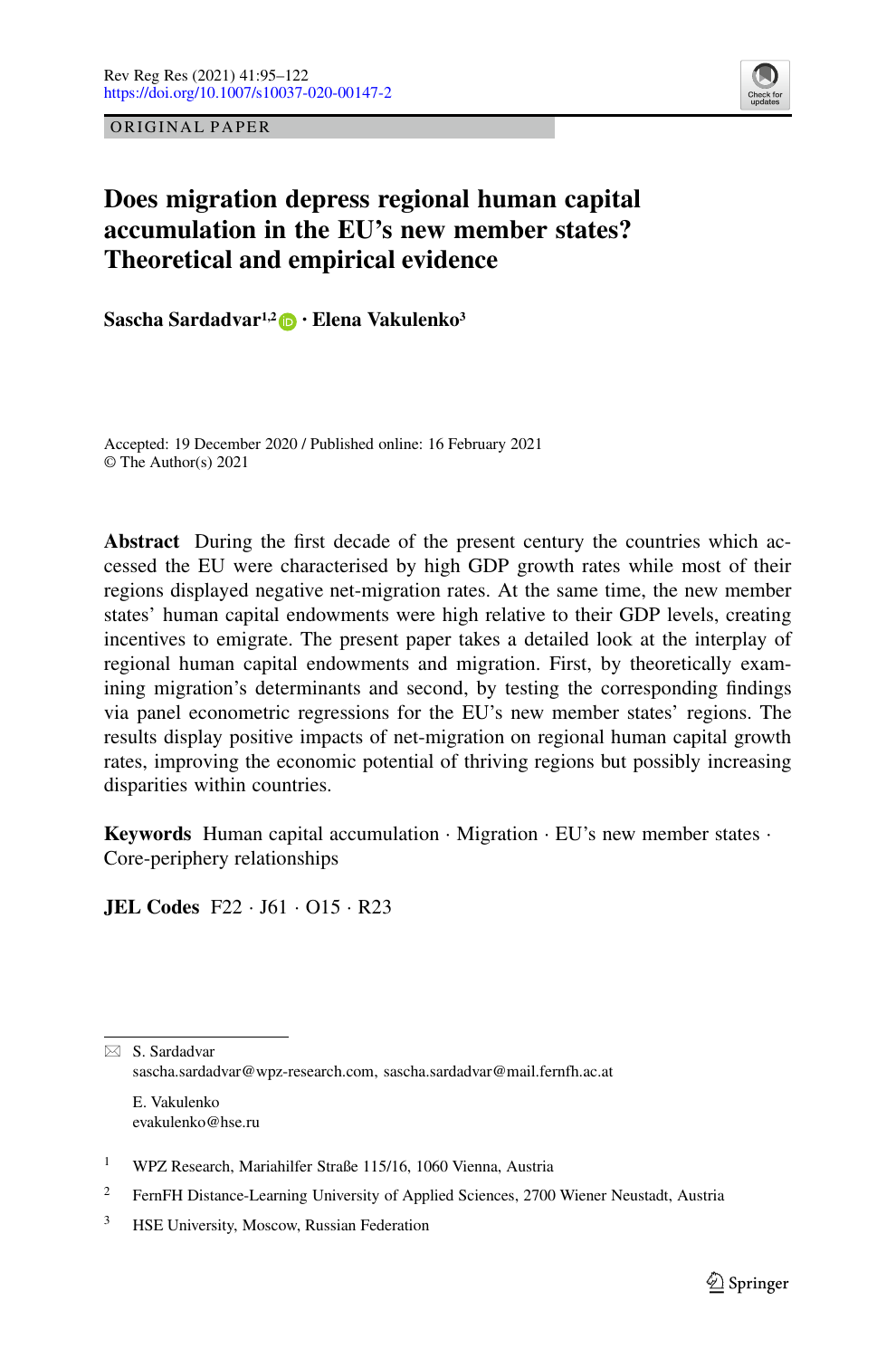# **Führt Migration zu niedrigeren regionalen Humankapital-Niveaus in den neuen Mitgliedstaaten der EU? Theoretische und empirische Evidenz**

**Zusammenfassung** Jene Staaten, die der EU während der 2000er-Jahre beigetreten sind, zeigten hohe Wirtschaftswachstumsraten, gleichzeitig waren die meisten ihrer Regionen durch negative Nettomigrationsquoten gekennzeichnet. Aufgrund des im Verhältnis zur Wirtschaftsleistung hohen Humankapitalbestands bestanden Anreize zur Emigration. Der vorliegende Artikel beleuchtet das Wechselspiel zwischen regionalen Humankapitalbeständen und Migration. Zunächst werden die Determinanten der Migration theoretisch diskutiert, daran anschließend werden die theoretischen Ergebnisse mittel panel-ökonometrischer Methoden für die Regionen der neuen EU-Mitgliedstaaten getestet. Die Ergebnisse zeigen, dass die Nettomigrationsquote einen positiven Effekt auf die Wachstumsrate des regionalen Humankapitalbestands hat, wodurch sich das ökonomischen Potenzial wachsender Regionen weiter verbessert, während sich die Disparitäten innerhalb der Länder möglicherweise weiter vergrößern.

# **1 Introduction**

In July 2016, the International Monetary Fund (IMF) released a discussion note entitled "Emigration and Its Economic Impact on Eastern Europe" (Atoyan et al. [2016\)](#page-26-0). The article acknowledges that "emigration from Central, Eastern, and Southeastern Europe has been unusually large, persistent, and dominated by educated and young people" and discusses its impact on the future development of the concerned countries. In brief, the discussion note (ibid.) understands that a continuing outflow of human capital severely decreases prospects of growth and income convergence for those economies within the EU which currently lag behind in terms of productivity and income.

From an economic geography perspective, this development hardly comes as a surprise. In the same year the Treaty of Rome was signed, Myrdal [\(1957\)](#page-27-0) released his theory on core-periphery relationships according to which a system of regional economies at different stages of development is characterised by outflows of young and well-educated workers from the periphery to the core. The issue was later taken up by Krugman [\(1991a](#page-27-1), [1991b](#page-27-2)), who formally shows that a reduction of trade costs results in a concentration of production and skilled workers, i.e. skilled workers migrate to where advanced technologies are located. As it happens, Krugman released his influential model at the advent of the introduction of the European Single Market, which allows for free movement of persons. The issue of intra-EU migration following the eastern enlargements of the 2000s has indeed drawn considerable political concern, as income differences in connection with the free movement of people within the European Single Market have the potential to create high incentives for workers from the new member states that accessed since 2004 ("NMS" henceforth) to emigrate to the wealthier western member states ("EU15" henceforth).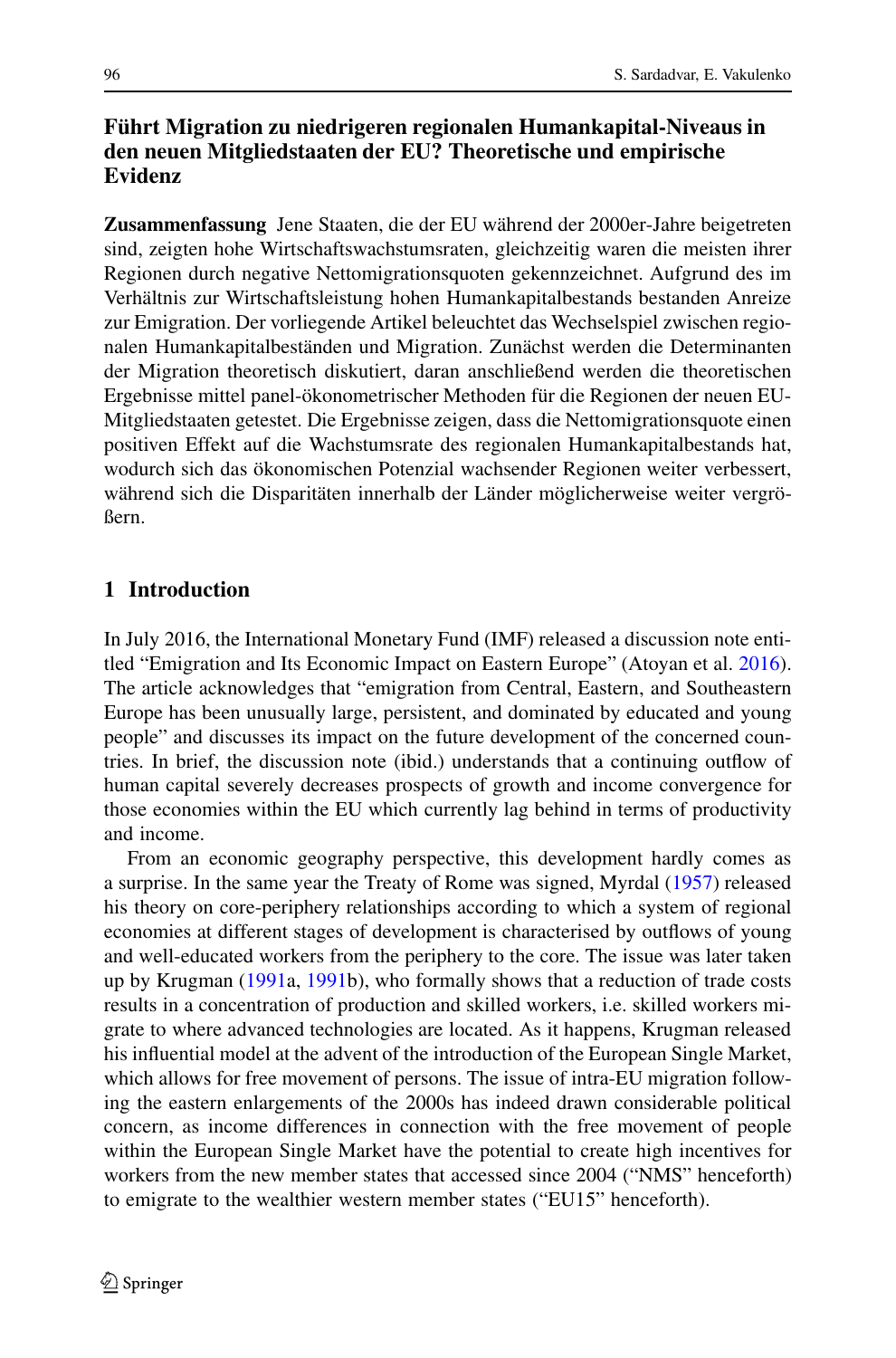What does come as a surprise, however, is that the economic literature tends to concentrate on the benefits of migration, typically focussing on the receiving economies. For instance, Fertig [\(2001\)](#page-26-1) and Kahanec and Zimmermann [\(2010\)](#page-26-2) estimate EU15 migration inflows and discuss their expected effects on the receiving economies. In contrast, the number of studies analysing the consequences of migration on origin regions is extremely limited (Faggian et al. [2017\)](#page-26-3) and little is known about the impact of the EU enlargement on the NMS' human capital accumulation and economic development. This lack of evidence may partly be due to a lack of interest, as most scientists who publish in peer-reviewed journals reside in receiving regions, either originating in such regions or having moved there. Another reason, however, relates to limited data availability. The European Union keeps no tracks of interregional migration within its territory, while labour force surveys' samples are far too small to gain information regarding the geographical origins of foreign workers, even at the national level, let alone regions at the sub-national level.

For these reasons, researchers have to draw conclusions from other sources. In one of the few studies which focus on NMS economies, Gödri et al. [\(2014\)](#page-26-4) point out that due to lack of accurate data it can only be assumed rather than measured whether emigrants are more skilled than the Hungarian average. In addition, the scale of migration is difficult to predict. For instance, Hárs and Neumann [\(2008\)](#page-26-5) investigate the migration potential and intention in Hungary as measured by interviews in 2003 and compare this to the realised emigration of the same sample in 2007. They find that only 25 per cent of those announcing a willingness to migrate had actually worked abroad at any point in time between 2003 and 2007. It follows that data based on surveys are not reliable in quantifying intra-EU migration.

Public policy advisors typically recommend improving the educational system to increase human capital (e.g. Atoyan et al. [2016;](#page-26-0) European Bank for Reconstruction and Development [2013\)](#page-26-6). Investments in human capital are necessary for economic development, this issue remains largely undisputed in the literature. As noted by Faggian and McCann [\(2009\)](#page-26-7), however, the presence of human capital can result in a major spatial reallocation of factors, where labour mobility may cause human capital to have different impacts on national as compared to regional growth. In particular, the dynamics become more complex on regional levels, as interregional migration is usually not restricted, and those supplying human capital are usually more mobile as the profitability of migrating is positively related to education (Borjas [2010\)](#page-26-8). Against this background, human capital investments (i.e. educational spending) can be viewed as a "necessary but not sufficient condition" to ensure regional development due to the impact of interregional migration (Faggian and Franklin [2014,](#page-26-9) pp. 377). The resulting dynamics are of special concern with respect to the European Union, where disparities regarding income and development are vast, while people are free to move. The fact that the NMS are geographically close to, or adjoining EU15 regions, adds to the issue.

The present paper's point of departure relates to the interplay of human capital production and migration as the main determinants of actual human capital accumulation. Furthermore, the paper considers region-specific characteristics, as opportunities within one region are expected to affect individual human capital incentives. The crucial question is: Did EU-membership benefit or harm the NMS' regional hu-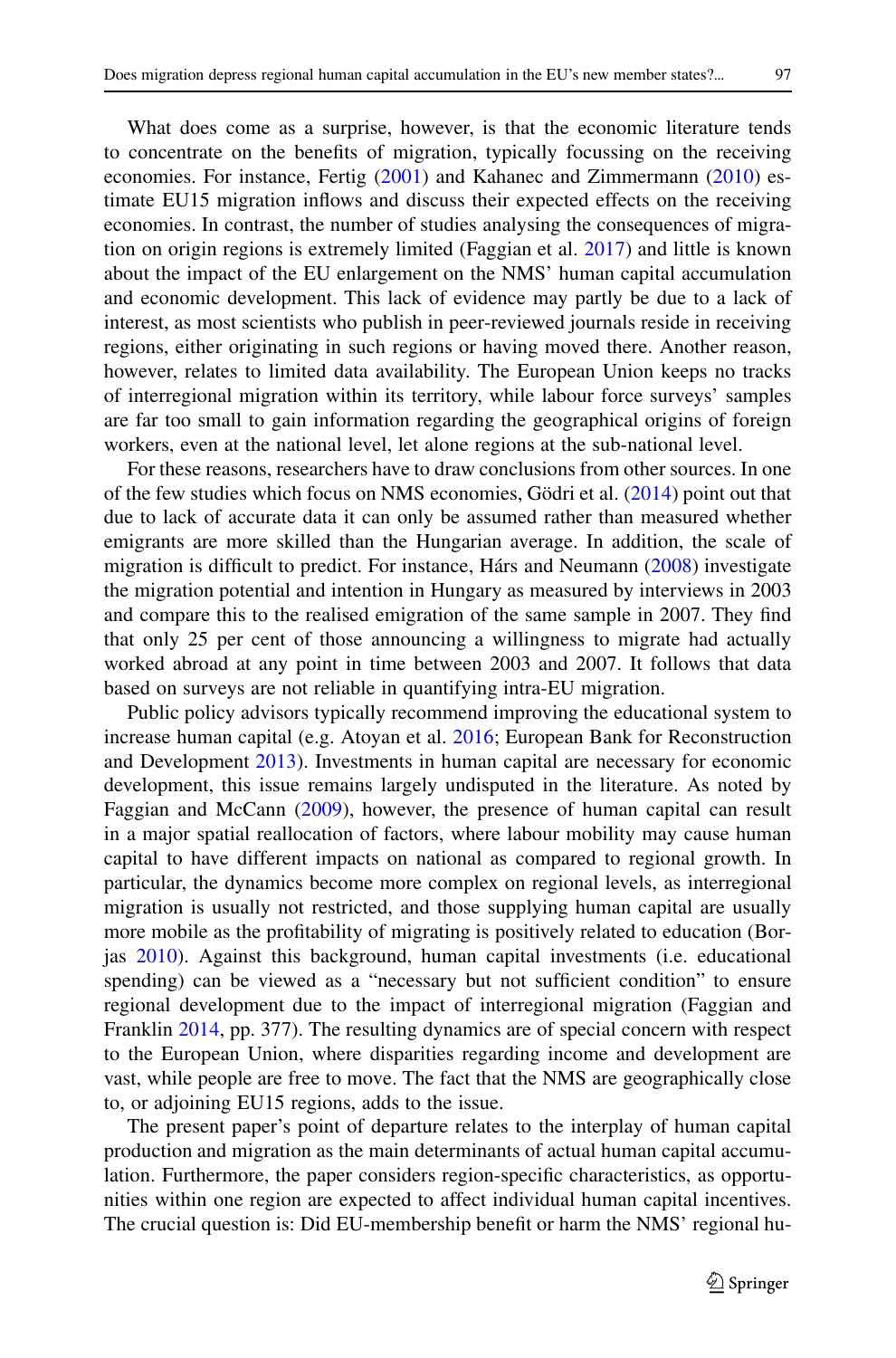man capital endowments? To this end, the present article focuses on the first decade of the present century, i.e. a period which was characterised by high GDP growth rates of the NMS and—as a consequence of EU accession—increased opportunities to migrate for the EU's in general and NMS' labour forces in particular.

The present study addresses the research gap as discussed above by investigating the development dynamics of regional human capital accumulation in the NMS shortly before and after their EU accessions. The paper proposes a theoretical framework which takes into account that the NMS are by no means homogenous within their territories—some regions may win, some may lose. The contribution of the present paper lies in identifying the mechanisms and forces that potentially increase or decrease regional human capital accumulation in the NMS regions. The paper is structured as follows: The next Section discusses the empirical circumstances of the NMS and why it is attractive to emigrate. After that, the Myrdal and the Roy models of migration are merged to explain theoretically what motivates people to migrate. In Sect. 4 the empirical framework is presented, with the corresponding results being discussed in the following Section. Conclusions can be found in the sixth Section.

## **2 The NMS' human capital accumulation record**

### **2.1 The roots of the NMS' peculiar circumstances**

As one would expect, wage inequality in centrally planned economies was lower than in Western European market economies. Simpson [\(1990\)](#page-27-3) estimates the Gini coefficients of selected nations between 1965 and 1975 to equal 20.4 in the German Democratic Republic (GDR) and 24.8 in Hungary, compared to 36.7 in the Federal Republic of Germany (FRG) and 37.1 in Austria. By further considering that member states of the Council for Mutual Economic Assistance (Comecon) usually subsidised daily needs by taxes on luxury goods, inequality in real terms was probably even lower.

Two observations are related to these basic findings. First, low wage-inequality means that mark-ups for scarce skills (i.e. human capital) are low. Therefore, income incentives for skilled workers to emigrate from Comecon member states were not just caused by wage differentials within Comecon states but also due to higher markups in Western Europe. The legal barriers to such intentions are historically symbolised by the Berlin Wall, whose military monitoring followed the main objective to prevent emigration.<sup>1</sup> Second, despite relatively low mark-ups, incentives to invest in human capital were still present in the centrally planned economies (Flemming and Micklewright [1999\)](#page-26-10). As a consequence, human capital levels were comparable to EU and EFTA levels.<sup>2</sup>

<span id="page-3-0"></span><sup>1</sup> Emigration prevention in Eastern Europe has a long tradition and actually stretches back to the 19th cen-tury, as documented by Zahra [\(2016\)](#page-27-4).

<span id="page-3-1"></span><sup>&</sup>lt;sup>2</sup> This can be checked, for instance, by the Human Development Index for 1990, where Comecon member states show up in the highest development class despite low GDP per capita levels.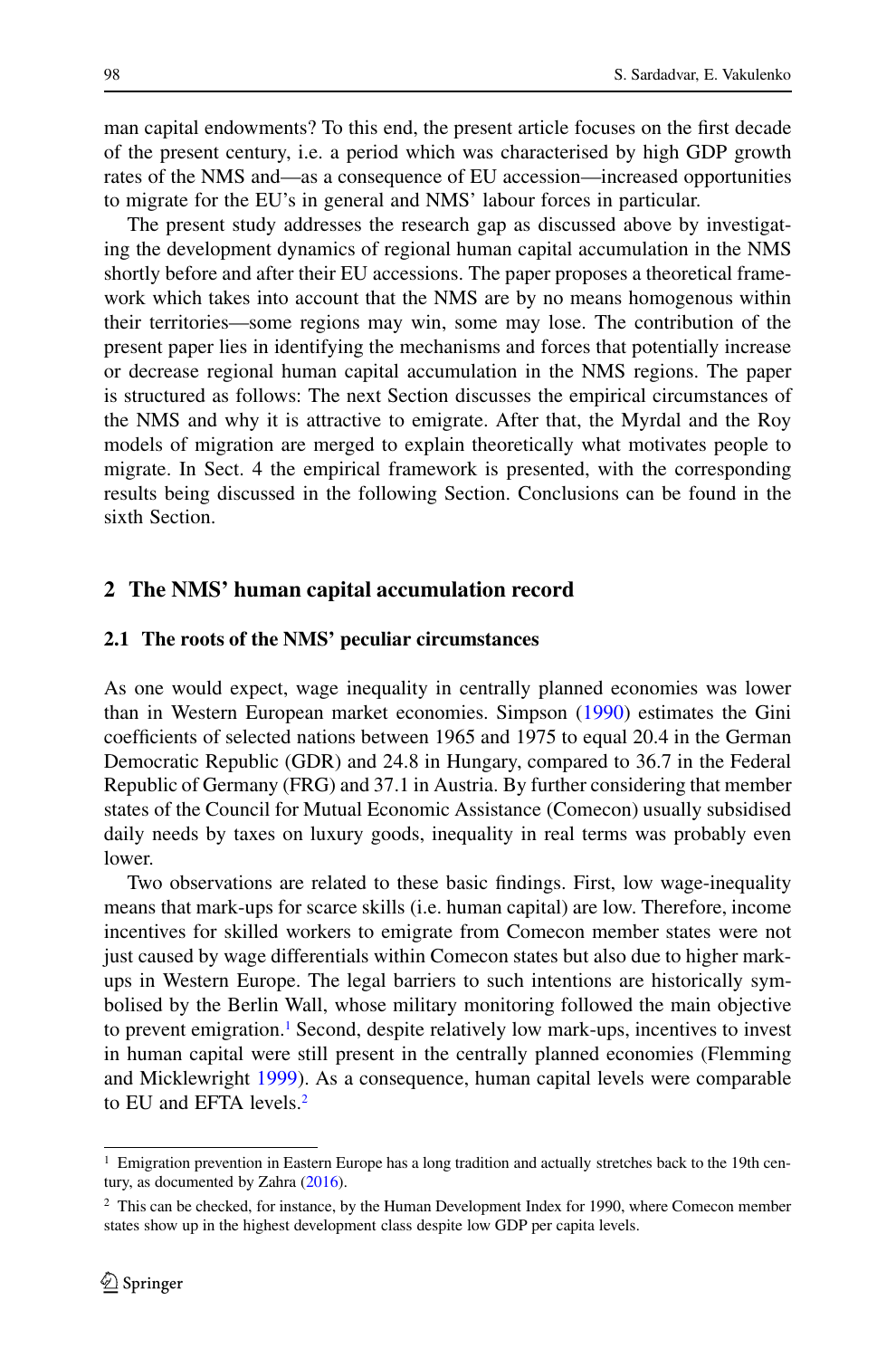It is natural to assume that once such barriers were lifted, incentives to emigrate from the NMS were high and, indeed, despite legal barriers to *immigration* in EU and EFTA countries, in 1990 alone about 1.3 million Eastern Europeans moved to Western Europe (Burda and Wyplosz [1992\)](#page-26-11). In the following years, incentives for emigrating were further amplified by the deep recession which resulted from the former Comecon's economic transformation. Furthermore, wage and household income inequality has considerably increased in former centrally planned economies (Krueger and Pischke [1995;](#page-27-5) Flemming and Micklewright [1999\)](#page-26-10), while relative income compared to the EU and EFTA has rapidly decreased.<sup>3</sup>

## **2.2 The NME's accession to the EU Single Market**

From this background it follows that during the 1990s high human capital endowments in former Comecon member states relative to GDP, on the one hand, improved the prospects of thriving economically, while on the other hand, they created incentives for emigration. At the eve of the NMS' accession to the EU as well as years after the former were still characterised by high human capital endowments relative to GDP, as illustrated by Fig. [1a](#page-5-0), b for the years 2003 and 2012, respectively: The Figures plot population with tertiary education against GDP per inhabitant levels relative to the EU average, where diamonds mark NMS and dots mark EU15 states. As a general impression, it can be seen that a positive relationship between tertiary education and productivity exists. However, a closer look at Fig. [1a](#page-5-0) reveals that in 2003 this relationship can only be observed for the EU15 states. Furthermore and most strikingly, all EU15 states are located above the NMS. Given that a positive relationship between human capital and productivity exists, Fig. [1a](#page-5-0) indicates that before EU accession, either (i) the NMS' GDP relative to human capital levels were too low and hence expected to increase, or (ii) their human capital endowments relative to GDP were too high and hence expected to decrease, or (iii) both.<sup>4</sup>

Fig. [1b](#page-5-0) plots the same relationship nine years later. By comparing Fig. [1b](#page-5-0) to Fig. [1a](#page-5-0), three developments can be observed. First, the NMS have converged in terms of GDP per capita, as each of them has moved up. Second, the relationship between GDP per capita and tertiary education has become slightly more pronounced for the NMS. Thirdly, each of the NMS has moved towards the right, which means that within these countries, the shares of tertiary educated people have increased. However, since the EU15 states have also generally increased these shares, the question is whether the NMS were also able to increase their shares relative to the EU15.

<span id="page-4-0"></span><sup>&</sup>lt;sup>3</sup> The ratio of gross national income per capita of Comecon member states relative to the EU15 decreased from 1984 to 1994 in Hungary from 23.07% to 19.43%, in Czechoslovakia from 37.28% to 16.33% (by taking the sum of the Czech and Slovak Republics for 1994), in Poland from 25.23% to 13.52%, in Bulgaria from 22.15% to 5.56% and in Romania from 22.44% to 6.64% (calculated from the database of the United Nations as of 25-July-2014).

<span id="page-4-1"></span><sup>4</sup> Note that tertiary education serves as an indicator for human capital as it is frequently applied in the literature. The Figures in this Section serve mainly for illustration purposes. In what follows a more complex measure for human capital is developed.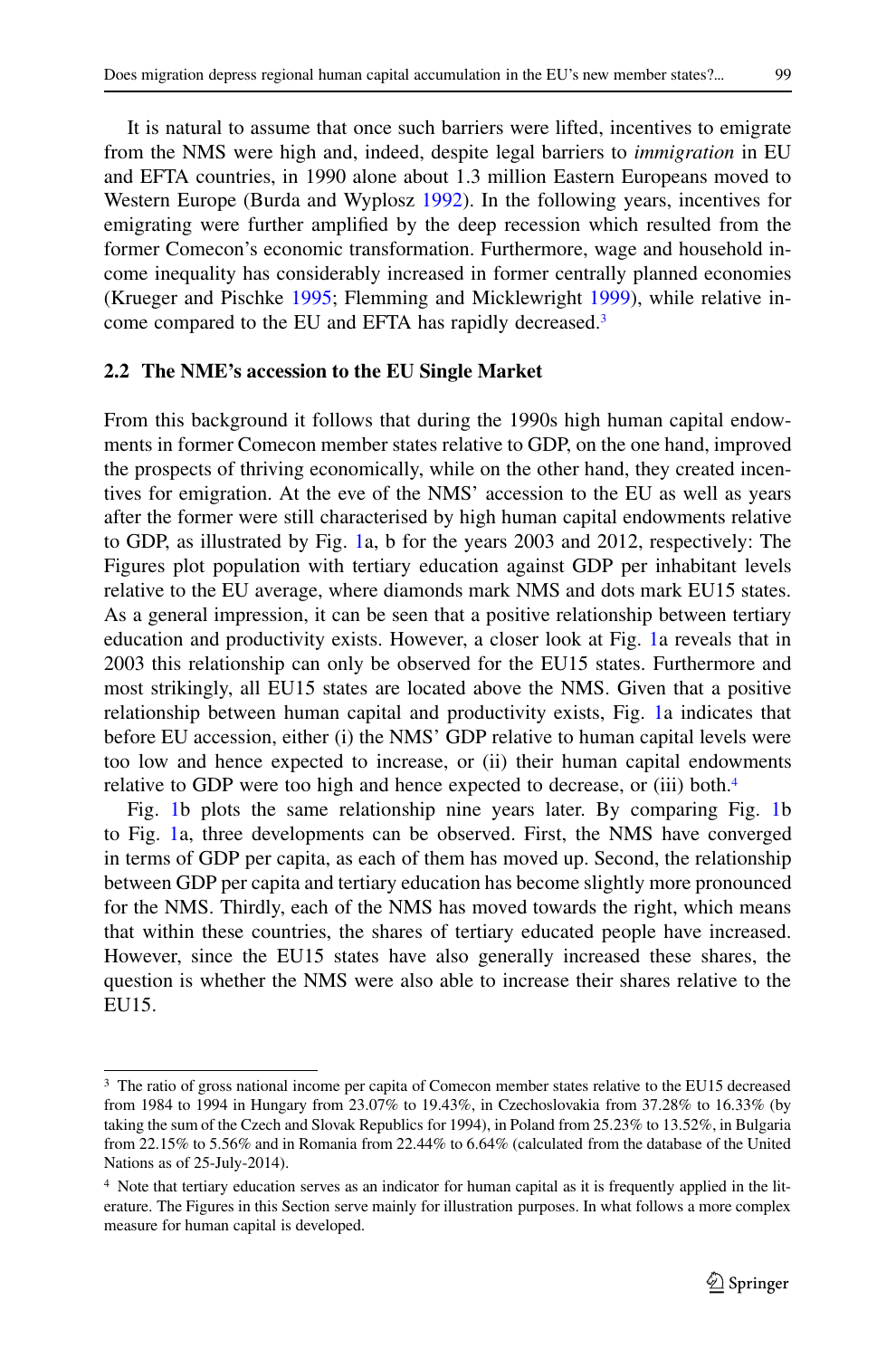

<span id="page-5-0"></span>**Fig. 1 a** and **b** Tertiary education shares (x-axis) and GDP per capita levels (y-axis) of NMS (*diamonds*) and EU15 (*dots*) states, as of 2003 (*left*) and 2012 (*right*), relative to EU average, with respective OLS lines. Notes: GDP per capita is given as the percentage level relative to the EU at current market prices, tertiary education shares refer to the percentage share of the population 15–64 years old with a tertiary degree (ISCED97 5 or 6); the graph includes the EU member states as of 2007 except for countries with less than one million inhabitants; tertiary education in (**a**) for Austria as of 2004; the OLS lines'  $R^2$  values equal 0.438 for EU15 in 2003, 0.001 for NMS in 2003, 0.270 for EU15 in 2012 and 0.061 for NMS in 2012; data source: Eurostat

# **2.3 The development within the NMS**

During the years of high economic growth following transition-induced recessions the NMS' capital city regions' growth rates were typically much higher than those of non-metropolitan regions, leading to increasing disparities in terms of productivity *within* the respective countries (Sardadvar [2011\)](#page-27-6). Hence, there exist two sides of the same coin: The emergence of growth poles around the metropolitan areas supported the NMS' catching-up at the national level while simultaneously increasing interregional disparities within the respective countries. This process coincides with positive net-migration rates of the NMS' capital city regions, while most other regions experienced negative net-migration rates (see Sardadvar and Rocha-Akis [2016;](#page-27-7) Fig. [1\)](#page-5-0). The question arises whether the divergence of GDP levels within the NMS also coincided with a divergence regarding human capital endowments.

# **2.4 Measuring human capital**

Although tertiary education serves as an indicator of human capital and is frequently applied in the literature, it ignores most of the available human capital as it, by definition, captures all types of skills. A more comprehensive measure should hence capture the skills of the whole workforce. One option is to rely on schooling of all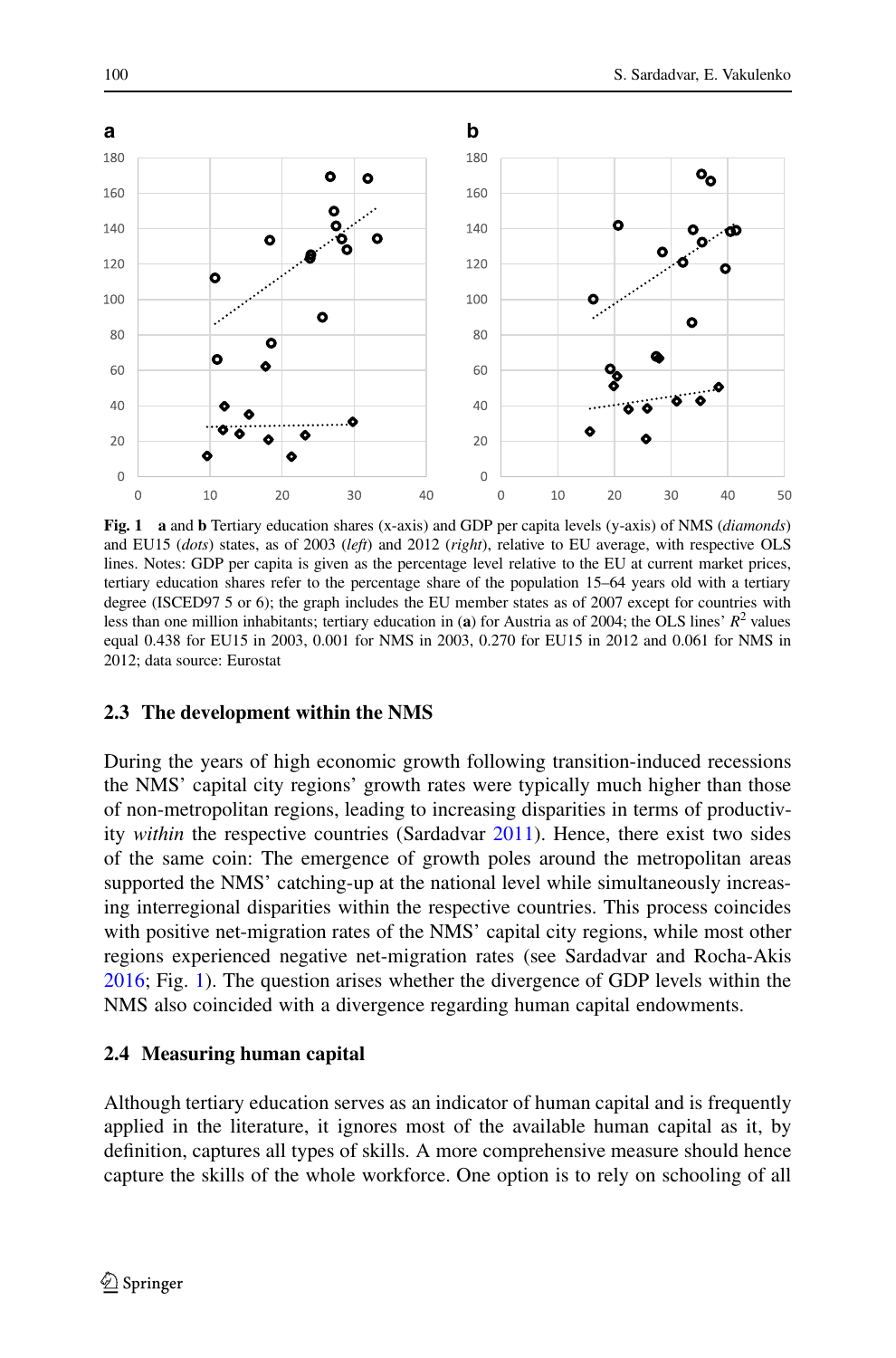<span id="page-6-3"></span>
$$
S_{i,t} = \sum_{k=1}^{3} H_{i,k,t} D_k
$$
 (1)

where S symbolises total schooling years accumulated by the population aged 24–64.  $H_{i,k,t}$  equals i's population aged 24–64 which has attained educational level  $k$  at t. Three levels of  $k$  are considered, namely lower secondary, higher secondary and tertiary education. Duration  $D_k$  corresponds to the number of years spent in schooling necessary to achieve a particular educational level: Based on the International Standard Classification of Education (ISCED, see UNESCO [2011\)](#page-27-8), lower secondary education corresponds to nine, higher secondary education to 13, and tertiary education to 17 years. The data source for  $H$  and  $D$  is Eurostat.<sup>5</sup> In order to receive average schooling years of the labour force, total schooling years are divided by the respective population number:

<span id="page-6-4"></span>
$$
s_{i,t} = \sum_{k=1}^{3} \frac{H_{i,k,t} D_k}{P_{i,t}}
$$
 (2)

where  $P_{i,t}$  symbolises i's population aged 24–64 at t, the source of which is also Eurostat.

Based on these measures, Fig. [2](#page-7-0) illustrates the evolution of human capital endowments for the seven countries that this paper focuses on, relative to the EU as a whole for 2004–2011.<sup>6</sup> In the Figure, each country's evolution of its share of the EU's total human capital stock is displayed as  $\sum_{i=1}^{n} S_{i,t}/S_{EU,t}/\sum_{i=1}^{n} S_{i,2004}/S_{EU,2004}$ , where  $n^*$  refers to the total number of regional economies in a particular member state, and EU refers to the EU as a whole. It can be seen that—except for Slovakia—none of the NMS managed to increase its human capital endowment relative to the EU by much more than one per cent. Taking Figs. [1a](#page-5-0),b and [2](#page-7-0) together, a first conclusion emerges: *The NMS' remarkable catch-up process in terms of GDP per capita did not coincide with a relative increase in human capital.*

## **2.5 Developments within the NMS**

For the following calculations, a region's human capital share within its nation state is measured as  $S_{i,t}/\sum_{i=1}^{n*} S_{i,t}$ . Fig. [3a](#page-8-0)–h display four indicators of human capital distribution within Bulgaria, the Czech Republic, Hungary, Poland, Romania, Slovakia, Slovenia, as well as the entire subsample over 2000–2011 on the NUTS2 level, where the reader should be aware that different scales are used to make the diagrams easier to interpret[.7](#page-6-2) The first indicator, "capital", represents the respective

<span id="page-6-1"></span><span id="page-6-0"></span><sup>5</sup> Details on the estimation method of occasionally missing data can be found in Appendix A.

<span id="page-6-2"></span><sup>6</sup> In what follows, Slovenia is included in the analyses as its development is similar to the former Comecon members. Estonia, Latvia and Lithuania as well as Croatia are not included due to lack of data.

 $<sup>7</sup>$  A complete list of the NUTS2 regions can be found in Appendix B.</sup>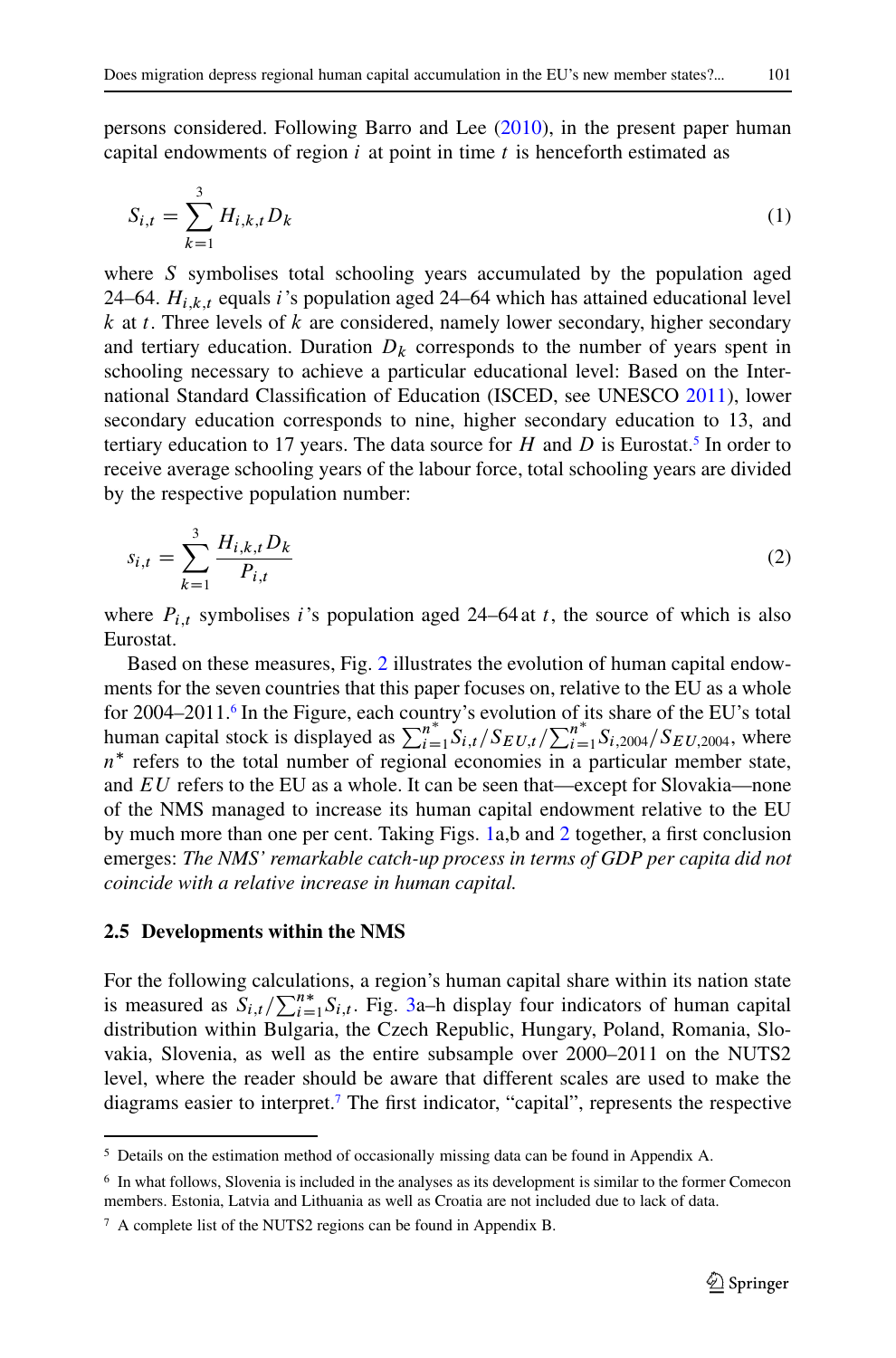

<span id="page-7-0"></span>**Fig. 2** Total human capital stock relative to the EU, 2004 = 100. Notes: Total human capital stock as measured by Eq. [1,](#page-6-3) EU refers to its territory as of 2011; data source: Eurostat

capital city's share in its country's total human capital stock. The second, "Herfindahl", equals the Herfindahl index of  $s_{i,t}$ . Third, "St. dev." equals the non-weighted standard deviation of the logarithmised values of  $s_{i,t}$ . Finally, "Gini" equals the Gini coefficient of  $s_{i,t}$ , where regional population numbers are taken as frequency measures. As indicated in the respective legends, some measures are multiplied by ten for scaling purposes.

The overall picture indicates an increase in human capital concentration within each country. Though exceptions can be found, in each case where measures show a trend, they point upwards. Accordingly, on an aggregate level, all four mea-sures point upward in Fig. [3h](#page-8-0), i.e. indicating increasing interregional inequality with respect to human capital endowments.<sup>8</sup> From Fig.  $3a-h$  $3a-h$ , a second conclusion emerges: *Within the NMS, interregional concentration of human capital has generally increased.*

Finally, Fig. [4](#page-9-0) displays the average regional net-migration rates during the observation period. There seems to exist a tendency according to which countries with increasing interregional disparities in Fig. [3a](#page-8-0)–h are those in which most of the regions have negative net-migration rates. Furthermore, the map shows that regions with positive rates are either capital city regions, or geographically close to Austria

<span id="page-7-1"></span><sup>8</sup> It is also interesting to note that those countries which lost most human capital relative to the EU27, namely Bulgaria and Hungary, display unambiguous divergence within their borders.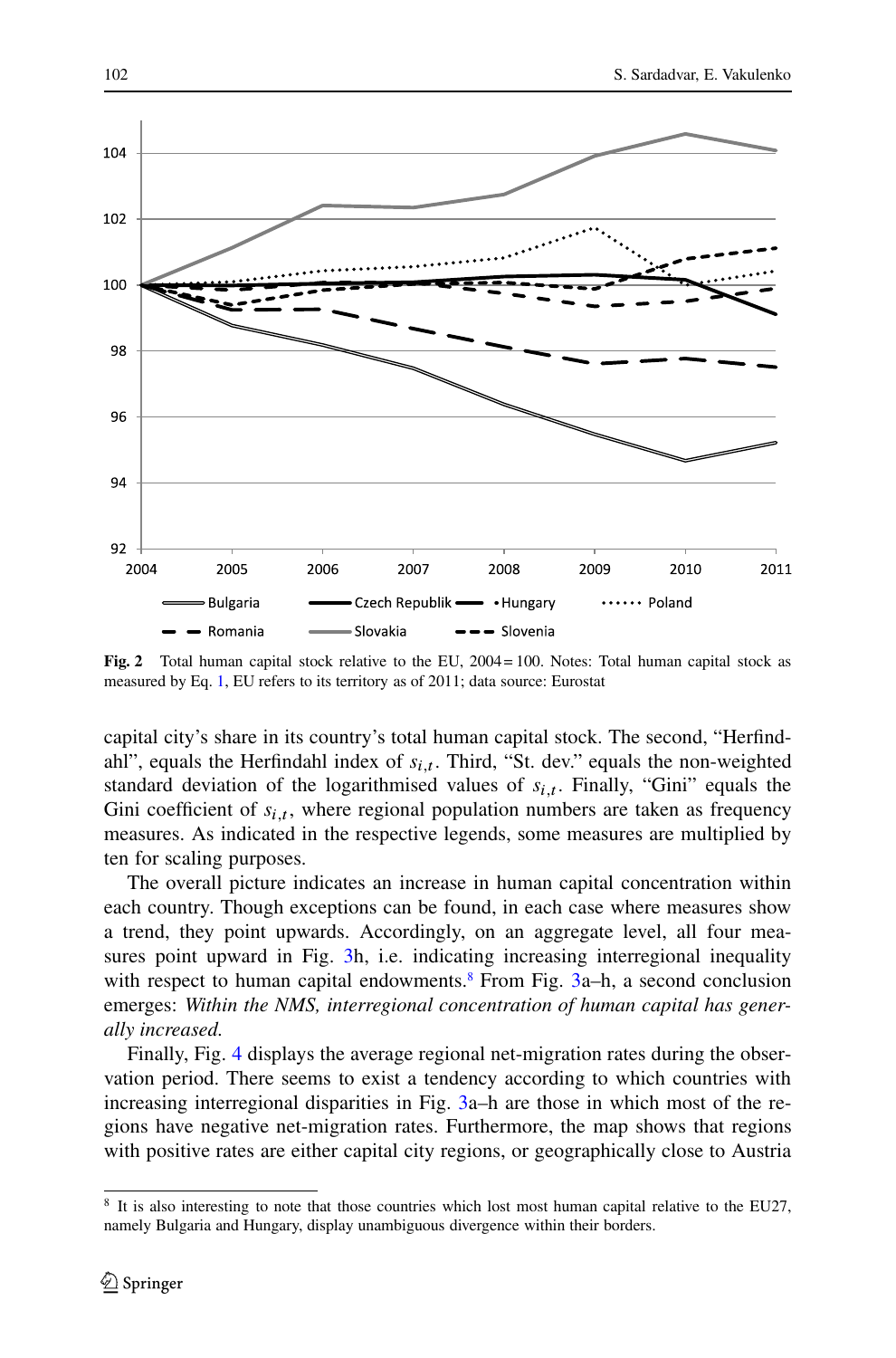



<span id="page-8-0"></span>**Fig. 3 a**–**h** Intra country and area distributions of human capital 2000–2011. **a** Bulgaria, **b** Czech Republic, **c** Hungary, **d** Poland, **e** Romania, **f** Slovakia, **g** Slovenia, **h** Observation area

and Germany. Taking the empirics together, by induction, the following hypothesis may be formulated: *In total, the NMS lose human capital to the EU15, while within the NMS some growth poles gather human capital which originates in other NMS regions.* In the next Section, this hypothesis is embedded into theory and extended to a model.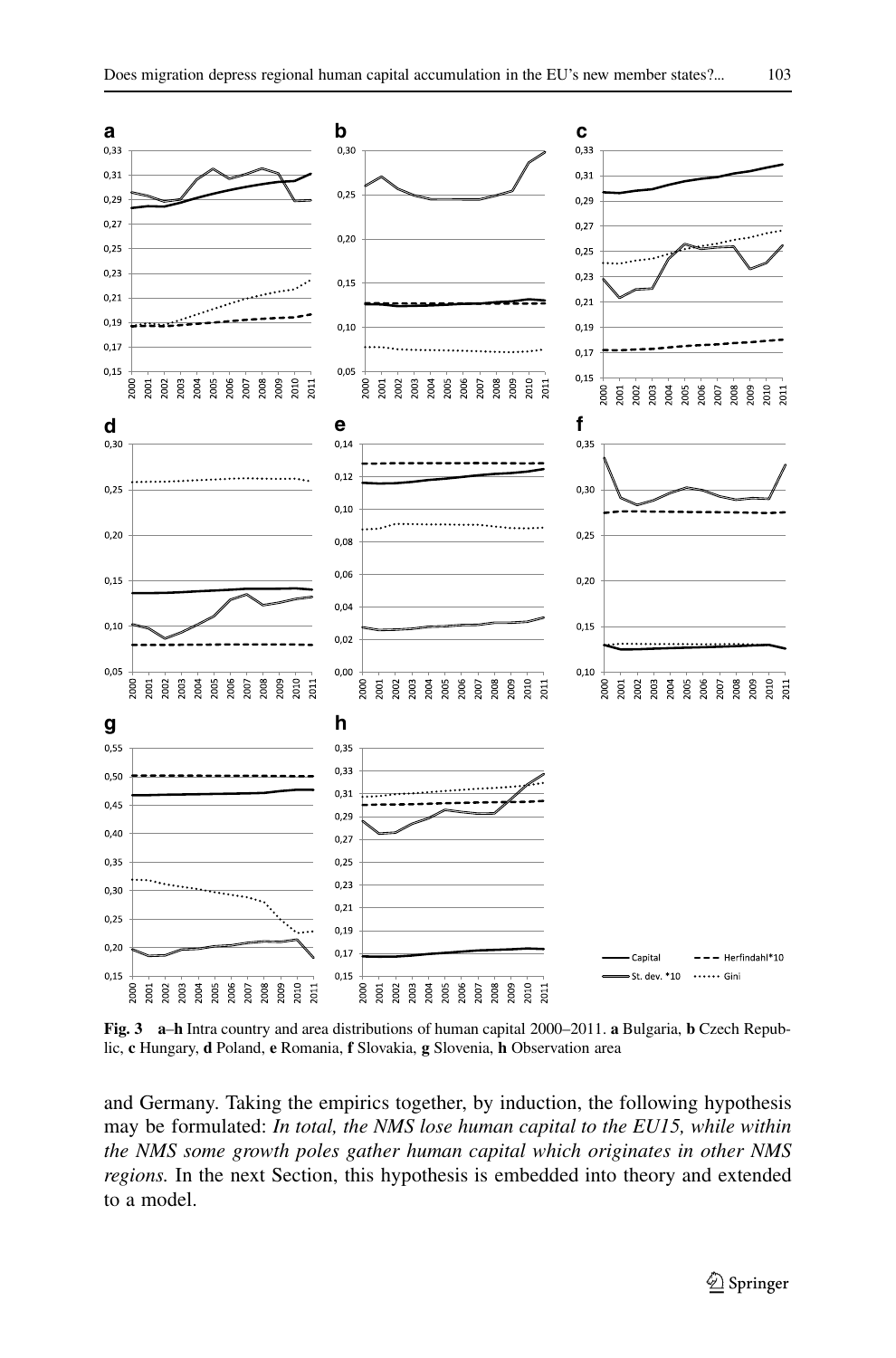

<span id="page-9-0"></span>**Fig. 4** Average regional net-migration rates in the observation area, 2000–2009

# **3 Theoretical framework**

## **3.1 The Myrdal model**

Myrdal's [\(1957\)](#page-27-0) model is designed to explain interregional as well as international relations. In both cases the core and the periphery of an economic system depend on each other, with the core dominating the periphery, both economically and politically. At most times in net-terms the core absorbs factors from the periphery, including human capital: Well-educated and young people tend to emigrate from the periphery, leaving the old and less educated behind, thereby increasing the attractiveness of the core for investments and further immigration.

Myrdal's model refers to regions in a broader sense: A region is not necessarily a spatial unit below the national level but may as well refer to a group of regions or countries. Thus, the model acknowledges that core regions may exist within a periphery—typically, but not necessarily, capital city regions. In what follows such cores within a periphery (e.g., a capital city region within an NMS) are referred to as semi-periphery. In this sense, the semi-periphery is able to absorb resources from within the periphery. A likely scenario is one in which the semi-periphery gains human capital, among other resources, from the periphery while simultaneously losing them to the core.

## **3.2 The Roy model**

Labour and migration theories stress the importance of employment and income opportunities for potential migrants (Greenwood [1997\)](#page-26-13). The question of the migrants' self-selection in connection with their individual human capital endowments is taken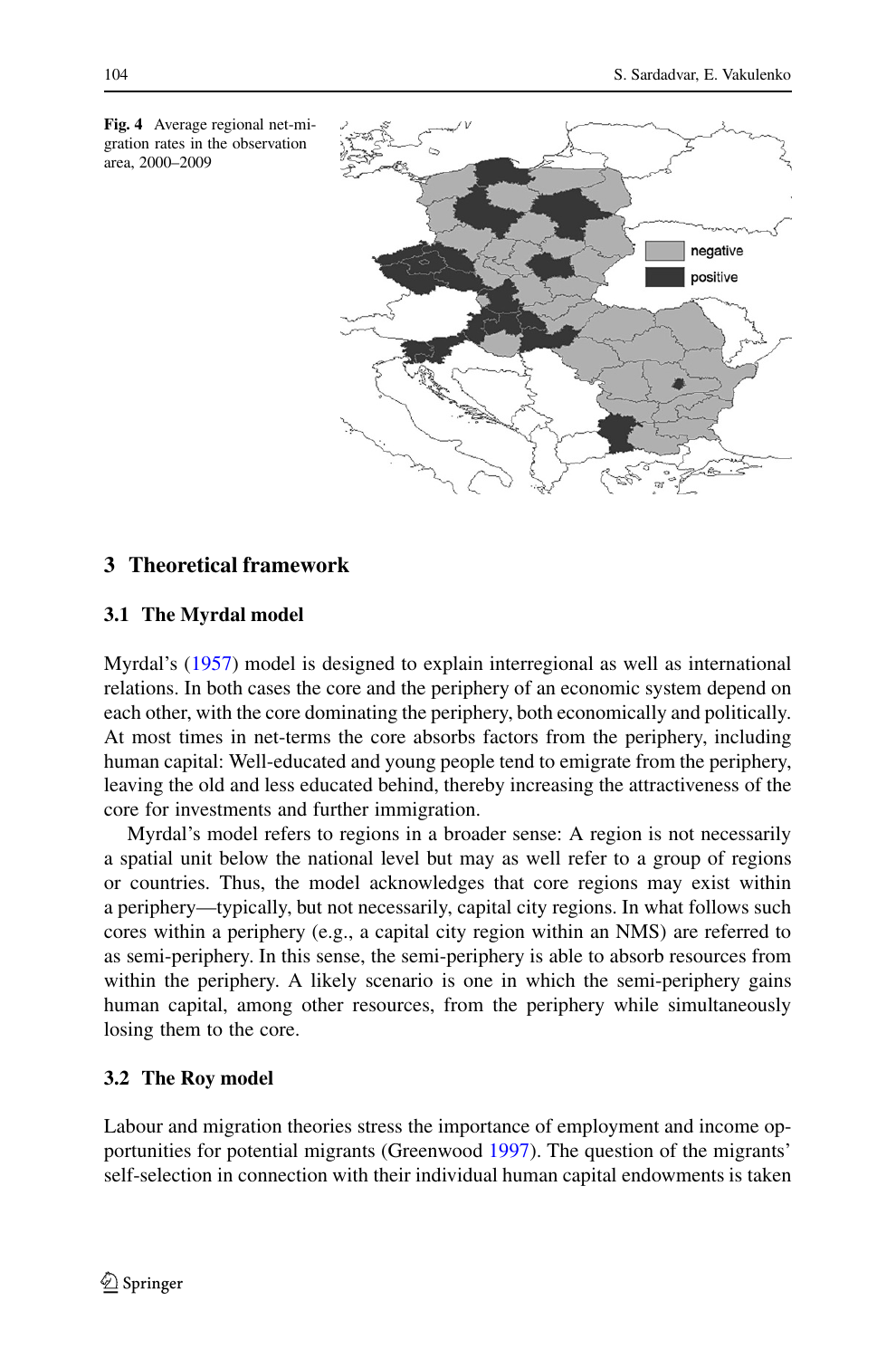up by Borjas [\(1987,](#page-26-14) [1991\)](#page-26-15) by referring to Roy [\(1951\)](#page-27-9).<sup>9</sup> This model considers labour migration to depend not only on average wage, but additionally accounts for returns to skills. Each worker is assumed a potential migrant if people are free to move. Seen from the source economy's perspective, workers choose their destinations with respect to the relative skills-payoff they expect, which in turn determines the skillcompositions of the immigrant flows (Borjas [2010\)](#page-26-8). These relative payoffs can be considered as a function of average wage and skill mark-ups.

In general, the greater the return on human capital in a potential destination economy the more likely it is that the immigrants are relatively skilled (Borjas [1999a](#page-26-16)). Borjas [\(1999b](#page-26-17), [2010\)](#page-26-8) distinguishes two types of self-selection, as seen from the destination economy: "Positive selection" occurs if immigrants have aboveaverage earnings in both the source and host countries, while "negative selection" occurs if immigrants have below-average earnings in both countries. It follows that, ceteris paribus, higher returns to skills leads to a positive selection, or, in other words, economies with higher wage inequality receive higher-skilled immigrants.<sup>10</sup>

#### **3.3 The Myrdal and Roy models combined**

For the purpose of the present paper, the Roy model is extended by replacing the mark-up for skills by *demand for particular skills*: While it is assumed that skillrelated mark-ups are identical across all regions, what differs are the chances for a skilled worker to find a job paying an adequate mark-up for his or her skills. As a ceteris paribus condition, it follows that regions which demand a wider range of skills attract a higher number of skilled migrants.

A hierarchy of regions emerges in the sense that the semi-periphery demands a wider range of skills than the periphery, while the core demands the widest range. Fig. [5](#page-11-0) combines these assumptions to a model of interregional human capital migration: Circles represent the three types of regions, with the unidirectional black arrows indicating the net-migration of human capital carriers. While migration of skilled workers principally flows in any direction, at any time the core demands more human capital than the semi-periphery, and at any time the semi-periphery demands more human capital than the periphery; on the net, the directions are unidirectional.

What decides whether a worker will actually emigrate is displayed by the three wide arrows pointing at each type of region. Note that impacts which increase the likelihood that a particular worker stays have the same effect on potential immigrants,

<span id="page-10-0"></span><sup>9</sup> Borjas [\(2010\)](#page-26-8) is referring to this model as "the Roy model", as it is based on Roy's [\(1951\)](#page-27-9) reasoning. Due to the popularity Borjas' [\(1987\)](#page-26-14) interpretation has received, some authors (e.g. Bodvarsson and Van den Berg [2013\)](#page-26-18) nowadays also refer to it as "the Borjas model".

<span id="page-10-1"></span><sup>&</sup>lt;sup>10</sup> To illustrate the case, consider a scenario in which two economies display identical average wage levels but returns to human capital investments (i.e. wage mark-ups for scarce skills) differ. Furthermore, assume a strictly positive relationship between wage mark-ups and skills. Then, above-average skilled workers receive higher incomes in economies with more unequal wage-distributions. This, in turn, creates an incentive for human capital suppliers to move to economies where wage inequality is high. Hence economies with a higher wage-inequality receive a "positive selection" of workers. In contrast, the economy with a more equal distribution is more attractive to below average skilled immigrants and thus receives a "negative selection" of workers.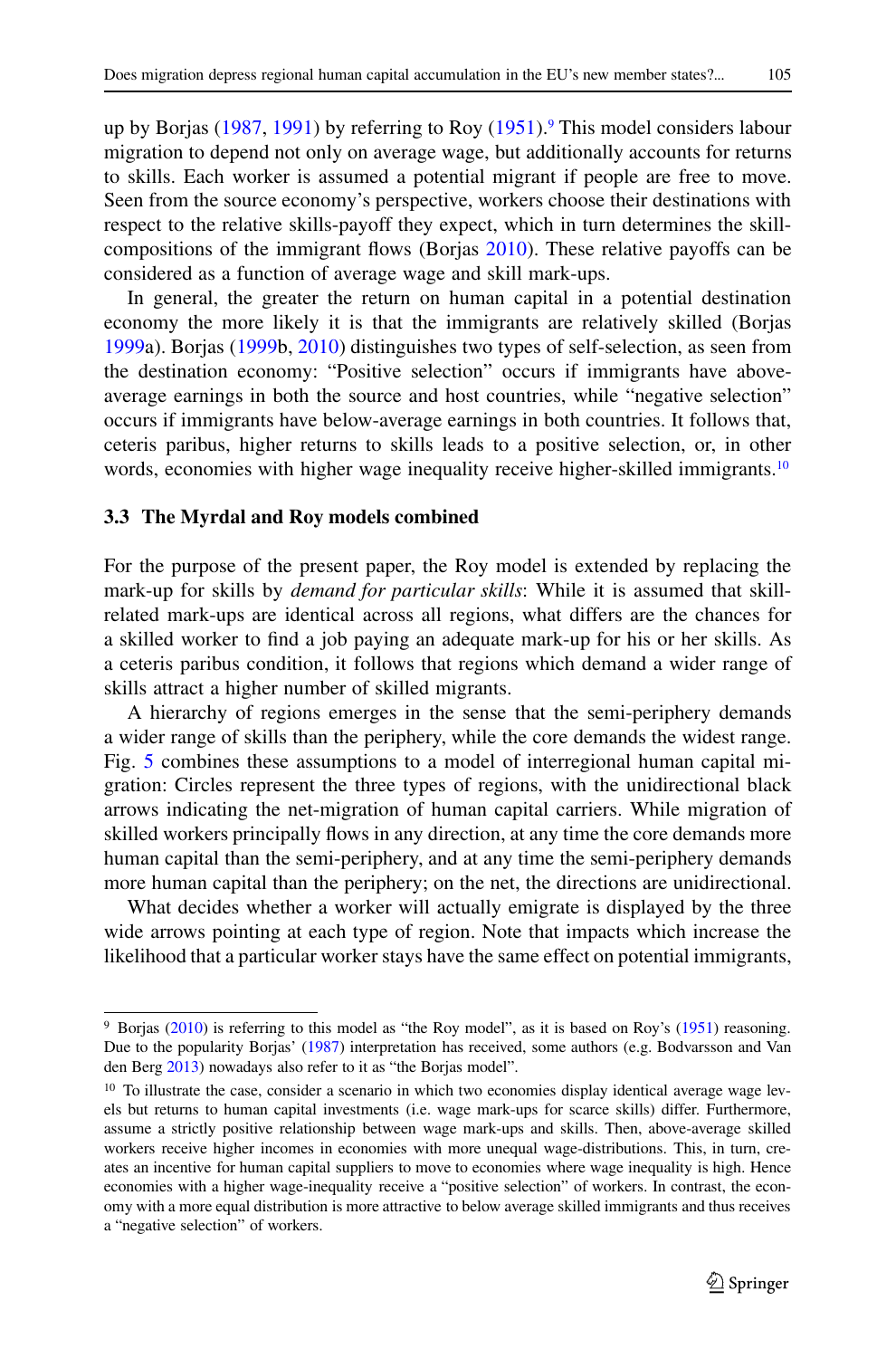<span id="page-11-0"></span>



i.e. any effect which makes a region more attractive simultaneously attracts skilled immigrants and makes skilled inhabitants stay. For this reason, in what follows, both effects may be used synonymously and are considered to increase regional human capital endowments.

# **3.4 Empirical implementation**

The theoretical considerations above make no prediction of how many people will actually migrate. Rather, it is hypothesised that a hierarchy of job opportunities exists: The core is expected to attract more people than the semi-periphery, with the latter offering more such opportunities than the periphery. From this, it follows that a mirroring hierarchy regarding net-migration flows exists.

The empirical implementation is complicated by the fact that the status of a region is not determined a priori. Furthermore, due to language and other barriers, or during periods of exceptional economic growth, the semi-periphery may actually attract more migrants than some core regions. It should also be mentioned that in the sense of Myrdal's model, what is considered as the core in the broad sense (i.e., the EU15) contains semi-peripheral and peripheral regions, too.

These issues, however, simplify if the observation area consists only of the NMS' sub-national regions. The considered regions are hence representing semi-peripheral and peripheral regions, with the EU15 (and other high-income countries) corresponding to the core. From the hypothesis that the semi-periphery offers more job opportunities than the periphery, and the assumption that these opportunities attract people with higher qualifications, it follows that within the NMS schooling and netmigration should be positively correlated. Table [5](#page-25-0) in the Appendix shows that this is indeed the case.

In addition to migration there exist many factors affecting regional schooling. In order to test whether this positive relationship holds in what follows various variables that may have an impact on schooling are controlled for. These variables which are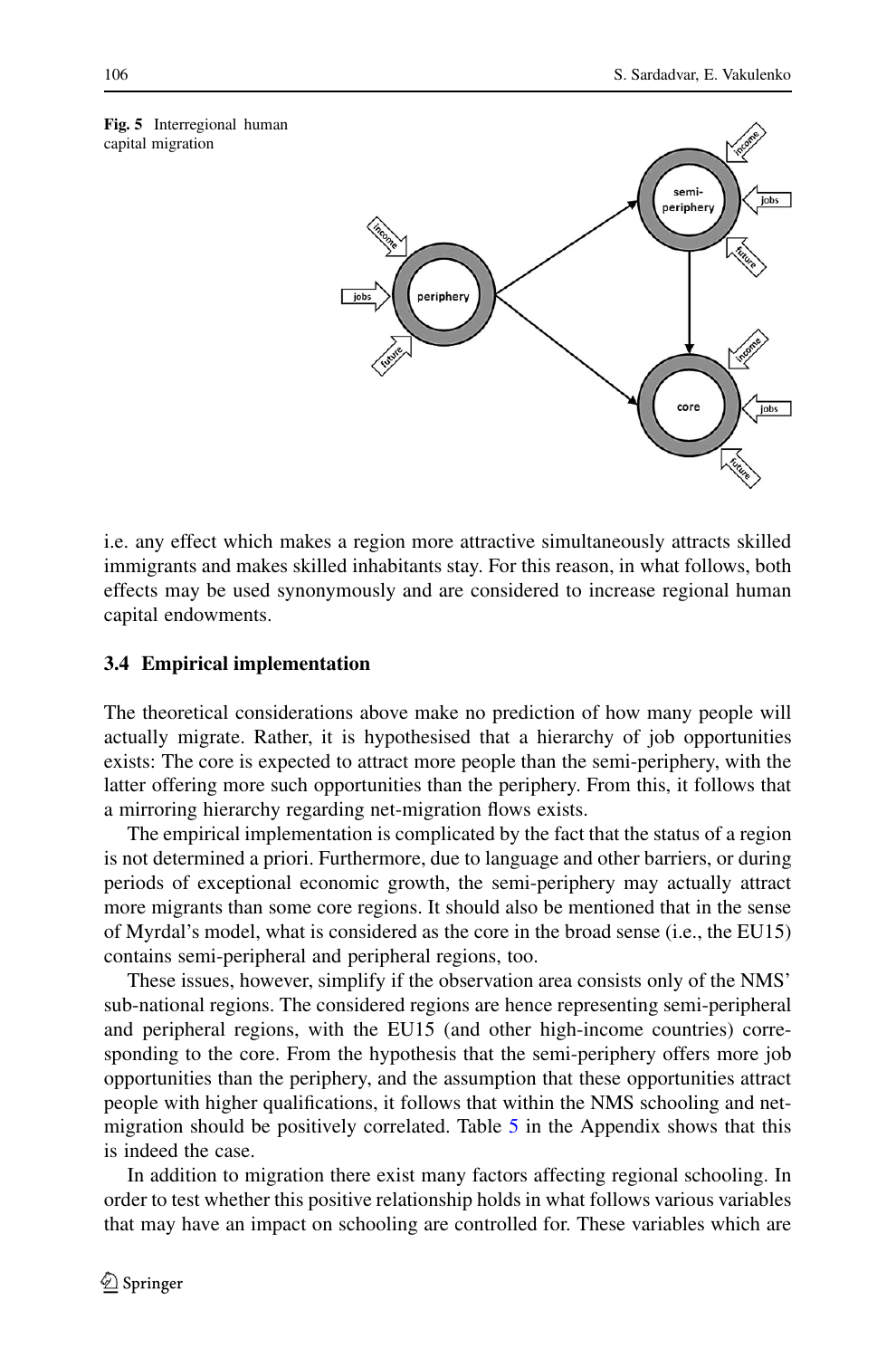likely to determine the individual decisions are subsumed under the dimensions income, jobs and future:

- "Income" refers to a region's productivity and, in this sense, to its average wage level. It includes both current wealth and income prospects, i.e. economic growth. If economic growth is above average, more labour is demanded, increasing not only the likelihood of finding a job, but also the incentives for the local population to acquire human capital, therefore increasing local skill levels. In addition, higher income usually also results in higher tax revenues and therefore allows regions to provide better framework conditions and amenities, which in turn attracts people. On the other hand, the relationship between GRP levels and schooling may be negative when considering decreasing returns to schooling. Given the heterogeneous characteristics of the observation area (the regions with the lowest GDP per capita within the EU are found here) the particular effect is ambiguous. Income differences matter both on the interregional level (periphery versus semi-periphery) as well as the international level (periphery and semi-periphery versus core).
- The second arrow, "jobs", reflects how opportunities available in potential destinations relative to the current residence regions determine the net-gains of moving and hence the likelihood that a worker does so (Borjas [2010\)](#page-26-8). Wider job opportunities increase the chance of job matching for any type of workers, but in particular for highly skilled workers. Furthermore, unemployment is widely regarded as a major push factor, reducing a region's attractiveness. On the other hand, high unemployment rates may also be associated with economies receiving a high number of migrants if the latter remain unemployed, hence the actual effect is ambiguous, or people being less mobile, as mentioned above. High unemployment may also coincide with low geographic mobility over time, as discussed, among others, in Autor et al. [\(2013\)](#page-26-19).
- Finally, "future" represents the prospects of regional development in the medium run. In particular, investments in the physical capital stock (either by the private or state sector) imply favourable prospects for future production and growth. This may increase the local population's incentives to acquire skills but also increase or induce immigration. The current age structure is also relevant, as younger people in general have higher formal qualifications, which, in turn, makes a region more attractive for other migrants as well as physical capital investments.

In addition, actual migration decisions are also influenced by interregional relationships, such as the distance between regions, or whether they are found in the same country. Such interregional relationships may be considered a fourth dimension.

# **4 Variables and econometric specifications**

In what follows, indicators and the corresponding data sources are assigned to the model's four dimensions. In each of the econometric specifications the dependent variable is  $s_{i,t}$ , either measured by its level or yearly growth rate of total schooling years accumulated by the population aged 24–64. The observation area consists of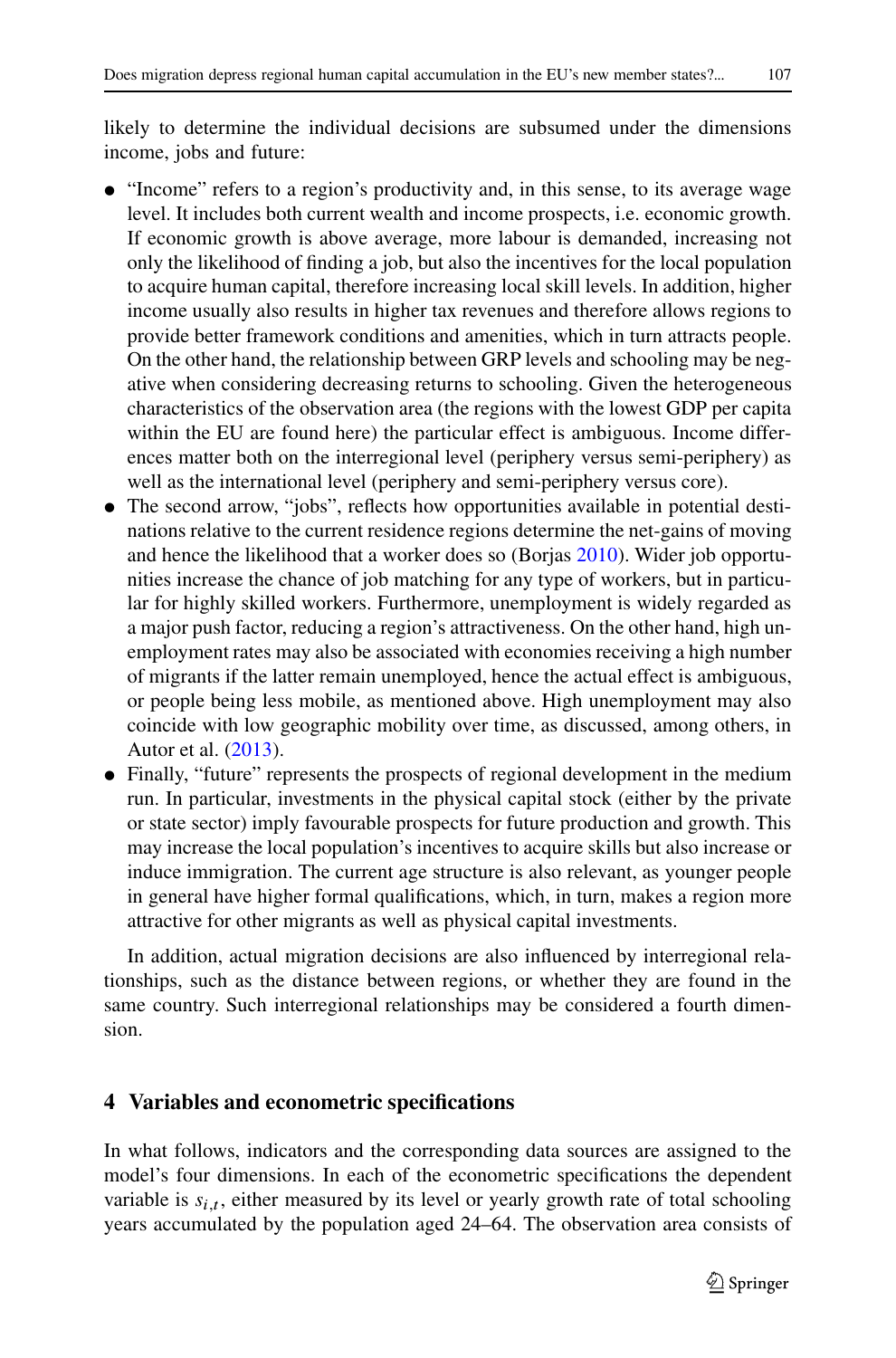the 51 NUTS2 regions as introduced in Sect. 2. The full list of regions and the respective capital-city centres can be found in Appendix B.

## **4.1 The five dimensions, indicators, and variables**

In Table [1,](#page-13-0) each variable as applied in the following estimations is assigned to the indicators and dimensions discussed in the previous section. In addition, Table [1](#page-13-0) provides information on variable definitions and data sources. The respective variables are as follows:

The "income" dimension refers to current wealth and income prospects, which are captured by current GRP per inhabitant (measured in euros) and its real growth rate (measured in percentage numbers), respectively. Although purchasing power parities (PPP) may be preferred to account for actual living standards in the EU such data are available for countries only, resulting in identical relative GRP levels across regions within a country making them inadequate for the study's purposes. A third variable, "share7", captures the total observation area's share of the EU's absolute GDP to account for income differences on country levels and hence incentives to migrate to the core regions. Hence, while GRP per inhabitant levels and growth control for differences within the observation area and therefore distinguishes the periphery *from* the semi-periphery, share7 controls for differences of the periphery *and* semi-periphery to the core.

Second, the "jobs" dimension takes the presumed higher mobility of young people into account, by considering the youth unemployment rate in addition to the general unemployment rate in each region. The expected effect is ambiguous due to the various impacts it may have, as discussed above.

| Dimension                  | Indicator                             | Variable                                                        | Source                                                 |
|----------------------------|---------------------------------------|-----------------------------------------------------------------|--------------------------------------------------------|
| <i>Income</i>              | Absolute wealth                       | GRP per inhabitant $\equiv x_1$                                 | Eurostat                                               |
|                            | Income prospects                      | GRP per inhabitant<br>growth $\equiv x_2$                       | Calculated from Eurostat                               |
|                            | Relative wealth                       | Share $7 \equiv x_3$                                            | Calculated from Eurostat                               |
| Jobs                       | General job opportu-<br>nities        | Unemployment rate $\equiv x_4$                                  | Eurostat                                               |
|                            | Job opportunities for<br>the young    | Youth unemployment<br>rate $\equiv x_5$                         | Eurostat                                               |
| <b>Future</b>              | Physical capital stock<br>investments | Gross fixed capital forma-<br>$tions \equiv x_6$                | Calculated from Eurostat and<br>Cambridge Econometrics |
|                            | Age structure                         | Share of inhabitants<br>$25 - 64 \equiv x7$                     | Eurostat                                               |
| Interregional<br>relation- | Capital city                          | δ                                                               | Calculated from Eurostat and<br>Googlemaps             |
| ships                      | EU                                    | E                                                               | As defined in the text                                 |
| Migration                  | Yearly total migration                | Net migration rate $\equiv m$                                   | Calculated from Eurostat                               |
|                            | Migrants' skills                      | Share of migrants with<br>tertiary education $\equiv \varsigma$ | Calculated from ILO                                    |

<span id="page-13-0"></span>**Table 1** Explanatory variables applied in the econometric specifications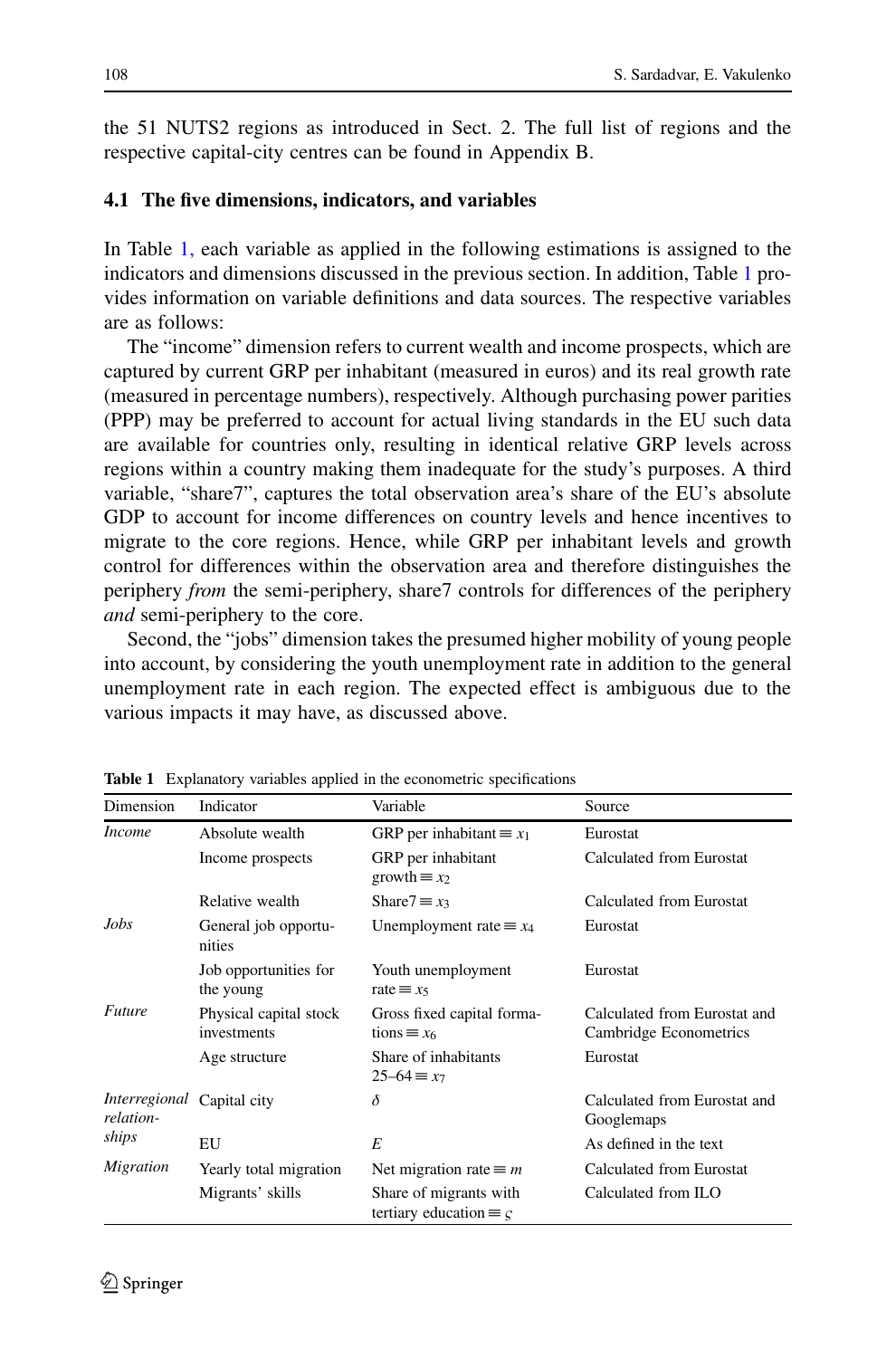The third dimension, "future", is represented by gross fixed capital formations and the age structure.<sup>11</sup> The share of the population that has most likely completed its education and is in working age, i.e. 25–64, is included to account for the hypothesis that they are most likely to benefit from migration (Sjastaad [1962\)](#page-27-10). Its impact may be either positive, by making a region more attractive, perhaps via network effects, but it may also increase migration as people in this age group are more likely to migrate.

Fourth, "interregional relationships" are accounted for by two variables. The first, modified from Comin et al. [\(2013\)](#page-26-20), captures a region's economic distance to its respective country's capital city region divided by the geographic distance between them:

$$
\delta_{i,t} = \frac{\ln q_{i,t} - \ln q_{c(i),t}}{\ln d_{i,c(i)}}
$$
\n(3)

where q refers to GRP per inhabitant,  $c(i)$  refers to the capital city region of i's country and  $d$  symbolises road distance. The variable  $\delta$  is intended to control for the interplay of the attractiveness of moving from the periphery to the semi-periphery and the cost to do so. A greater distance increases the cost of migration and should therefore have a negative impact on  $\delta$ , as it is found in the denominator. A lower GRP in the periphery relative to the capital city region should have a negative impact, too, as it decreases the numerator. Therefore, a larger  $\delta_i$  should have a positive impact on i's human capital, especially if it increases over time.

The second variable capturing interregional relationships,  $E$ , equals one for years the respective region was a member of the EU, zero otherwise. The impact of E may intuitively expected to be negative, as migration was eased with EU accession. However, due to the special role of the semi-periphery, the actual effect is ambiguous and may change over time.

Finally, regional net-migration rates capture the impact of the fifth dimension, "migration". Note that this variable serves as the key variable in the following estimations, as the impact on human capital is ambiguous: Since net-migration may take on positive or negative values, with most of the sample's regions displaying negative values for most periods (see Fig. [4\)](#page-9-0), the interpretation differs whether human capital stocks or growth rates are considered. If the dependent variable is the current *stock of human capital*, a positive coefficient simply means that human capital is positively correlated with net-migration, and vice versa. If the dependent variable is *human capital growth* the interpretation becomes more complex:

- A negative impact means that regions with negative net-migration rates actually benefit from migration: A decrease in net-migration (i.e. an increase of the absolute value) has a positive impact on human capital, and vice versa for regions with positive net-migration rates.

<span id="page-14-0"></span><sup>&</sup>lt;sup>11</sup> Gross fixed capital formations is defined by the data provider as the resident producers' investments, deducting disposals, in fixed assets during a given period. It is divided by the population between 25 and 64.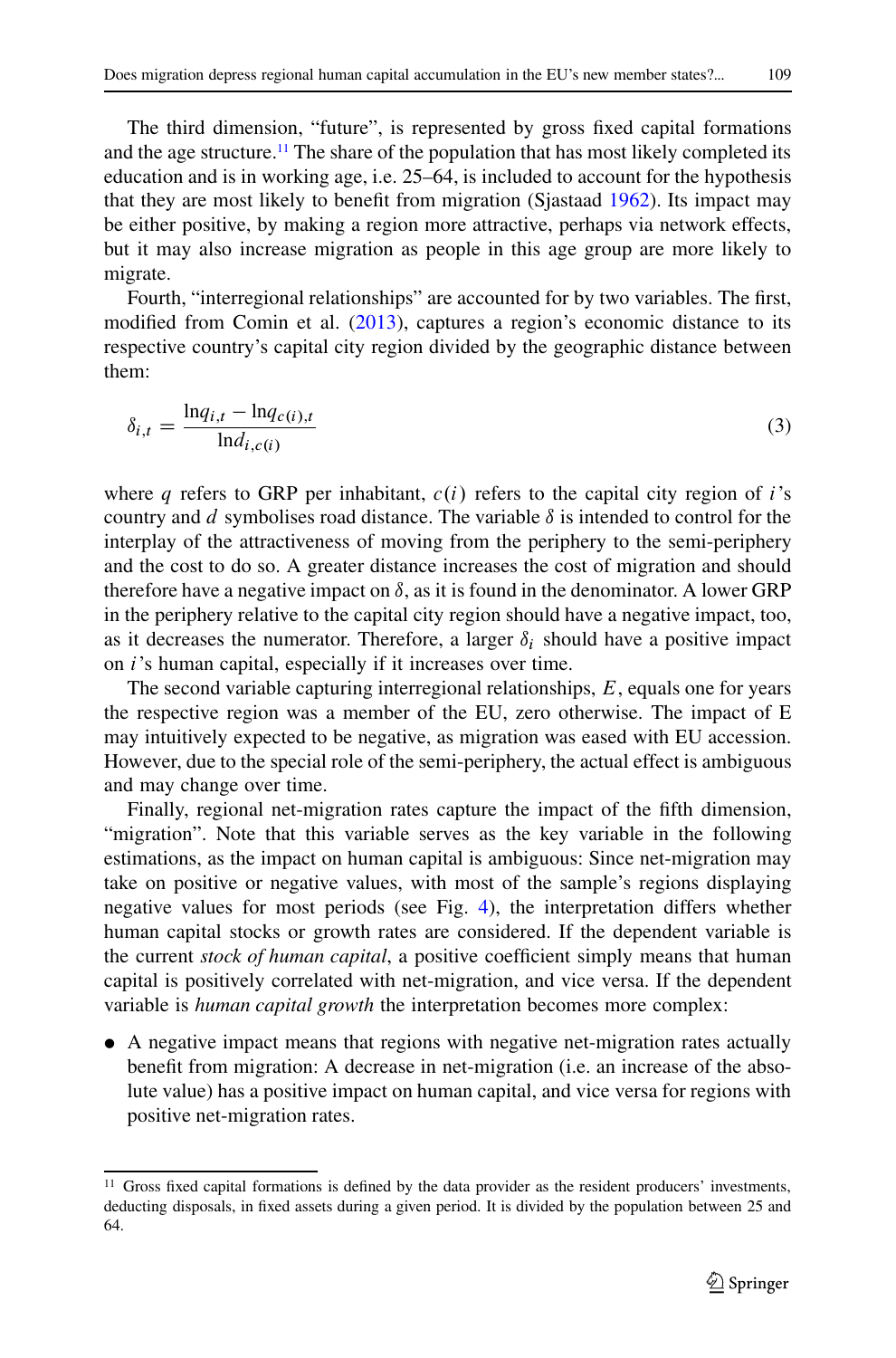• Consequently, a positive impact means that regions with negative rates would lose from an increase, while regions with positive rates would benefit.

To account for international migrants' contribution to skills an additional variable is added, equalling the share of working-age foreign-born inhabitants with "advanced skills" (=tertiary education) as defined by the International Labour Organization by the total number of working-age foreign-born people. The expected impact of this variable is ambiguous. On the one hand, skilled immigrants may crowd out skilled internal migrants and hence reduce their otherwise positive impact on human capital. On the other hand, a higher share of tertiary educated immigrants may induce or reflect agglomeration effects leading to ever-increasing (or, if absent, decreasing) skill levels (McCann [2013\)](#page-27-11). Due to data limitations this variable is available on the national level only, which means that each region within a country displays the same value for each year.

#### **4.2 Level estimations**

In the first set of estimations the correlations with levels of schooling years are estimated, the observation period covers the years 2000–2009:

<span id="page-15-1"></span>
$$
\ln s_{i,t} = \alpha_i + \beta_1 \ln x_{1,i,t-1} + \beta_2 \ln x_{2,i,t-1} + \beta_3 x_{3,i,t-1} + \beta_4 \ln x_{4,i,t-1} + \beta_5 \ln x_{5,i,t-1} + \beta_6 \ln x_{6,i,t-1} + \beta_7 \ln x_{7,i,t-1} + \beta_8 \delta_{i,t-1} + \beta_9 E_{i,t-1} + \beta_{10} \ln m_{i,t-1} + \beta_{11} \ln s_{i,t-1} + \varepsilon_{i,t}
$$
\n(4)

where  $\alpha$  and the  $\beta$ s symbolise the regression coefficients, the dependent variable is defined as in Eq. [2,](#page-6-4) the explanatory variables are as defined in Table [1](#page-13-0) and  $\varepsilon_{i,t}$  captures the regression residuals. The explanatory variables are lagged by one period to reduce endogeneity. Real GRP growth and net-migration rates may take on negative values, which is why the lowest value plus some small additive is subtracted in each case to guarantee defined logarithms.<sup>12</sup> A variant of Eq. [4](#page-15-1) includes an interaction term to test whether EU-membership has an impact on migration:

<span id="page-15-2"></span>
$$
\ln s_{i,t} = \alpha_i + \beta_1 \ln x_{1,i,t-1} + \beta_2 \ln x_{2,i,t-1} + \beta_3 x_{3,i,t-1} + \beta_4 \ln x_{4,i,t-1} + \beta_5 \ln x_{5,i,t-1} + \beta_6 \ln x_{6,i,t-1} + \beta_7 \ln x_{7,i,t-1} + \beta_8 \delta_{i,t-1} + \beta_9 E_{i,t-1} + \beta_{10} \ln m_{i,t-1} + \beta_{11} (E_{i,t-1} m_{i,t-1}) + \beta_{12} \ln s_{i,t-1} + \varepsilon_{i,t}
$$
\n(5)

Note that the inclusion of an interaction variable as in Eq. [5](#page-15-2) implies that

<span id="page-15-3"></span>
$$
\frac{\partial \text{ln}s_{i,t}}{\partial \text{ln}m_{i,t-1}} = \beta_{10} + \beta_{11}E_{i,t-1}
$$
\n(6)

which means that the total effect of net-migration is the sum of net-migration's coefficient plus the value of the EU dummy, i.e. the interaction variable's coefficient

<span id="page-15-0"></span><sup>&</sup>lt;sup>12</sup> In the case of real GRP, which is taken in percentage numbers, the additive is 16. In the case of netmigration, which is taken as a ratio, it is 0.05.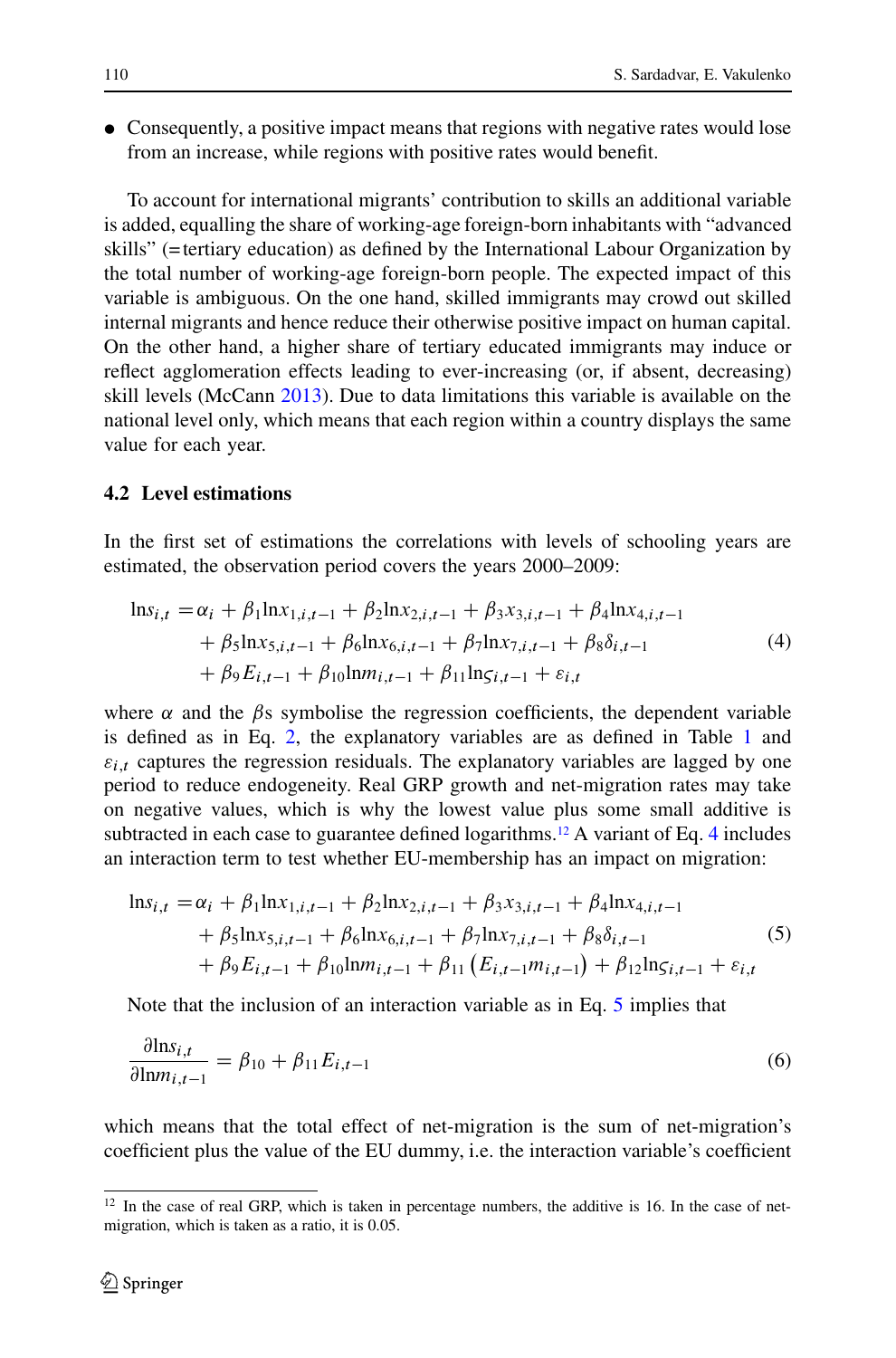must be added for the years in which a region was part of the EU. A further variant replaces  $E_{i,t-1}$  by year dummies.

## **4.3 Growth rates estimations**

The second set of estimations focuses on the growth rates of schooling years, i.e. except for the dependent variable, the specification is identical to above:

<span id="page-16-1"></span>
$$
\ln s_{i,t} - \ln s_{i,t-1} = \alpha_i + \beta_1 \ln x_{1,i,t-1} + \beta_2 \ln x_{2,i,t-1} + \beta_3 x_{3,i,t-1} + \beta_4 \ln x_{4,i,t-1} + \beta_5 \ln x_{5,i,t-1} + \beta_6 \ln x_{6,i,t-1} + \beta_7 \ln x_{7,i,t-1} + \beta_8 \delta_{i,t-1} + \beta_9 E_{i,t-1} + \beta_{10} \ln m_{i,t-1} + \beta_{11} \ln s_{i,t-1} + \varepsilon_{i,t,t-1}
$$
 (7)

and may, in analogy to Eqs. [5](#page-15-2) and [6,](#page-15-3) include interaction terms.

## **5 Results and interpretation**

Table [2](#page-17-0) displays the results corresponding to Eqs. [4](#page-15-1) and [5,](#page-15-2) including  $E$  (column 1) or year dummies (column 3), and interactions of  $E$  and year dummies with m (columns 2 and 4, respectively). Note that estimations including year dummies exclude  $E$  as well as the share7 variable as the latter is identical for each region in a given year. The results are presented for fixed effects only as these are preferred by the Hausman test.

Autocorrelation is tested for as by Wooldridge [\(2002\)](#page-27-12), who implements a test for serial correlation in the idiosyncratic errors of a linear panel-data model. Drukker [\(2003\)](#page-26-21) presents simulation evidence that this test has good size and power properties in reasonable sample sizes. To correct for heteroskedasticity, spatial and autocorrelation spatial robust standard errors are used, following Hoechle [\(2007\)](#page-26-22) who develops Driscoll and Kraay [\(1998\)](#page-26-23) standard errors. According to Hoechle [\(2007,](#page-26-22) pp. 286), "The error structure is assumed to be heteroscedastic, autocorrelated up to some lag, and possibly correlated between the groups (panels). These standard errors are robust to very general forms of cross-sectional ('spatial') and temporal dependence when the time dimension becomes large." Because no restrictions on the limiting behaviour of the number of panels is taken, the size of the cross-sectional dimension in finite samples does not constitute a constraint on feasibility. In the present paper maximum lag orders of autocorrelation by default are used, yielding second order autocorrelation correction. Therefore, the coefficients of the models and the model's characteristics  $(R^2 \text{ and } AIC)$  are the same, but the standard errors and hence significance levels change. This way, heteroskedasticity, spatial correlation, and autocorrelation are accounted for.<sup>13</sup>

<span id="page-16-0"></span><sup>&</sup>lt;sup>13</sup> A further issue regarding endogeneity is the application of instrumental variables. Whether instrumental variables provide an improve the interpretation of causality depends on the sample size, which in the present study is too small according to various authors (Verbeek [2008;](#page-27-13) Angrist and Pischke [2009;](#page-26-24) Crown et al. [2011;](#page-26-25) Boef et al. [2014\)](#page-26-26). As underlined by Angrist and Pischke [\(2009\)](#page-26-24) instrumental variables could lead to biased results and misleading interpretations if the sample size is too small.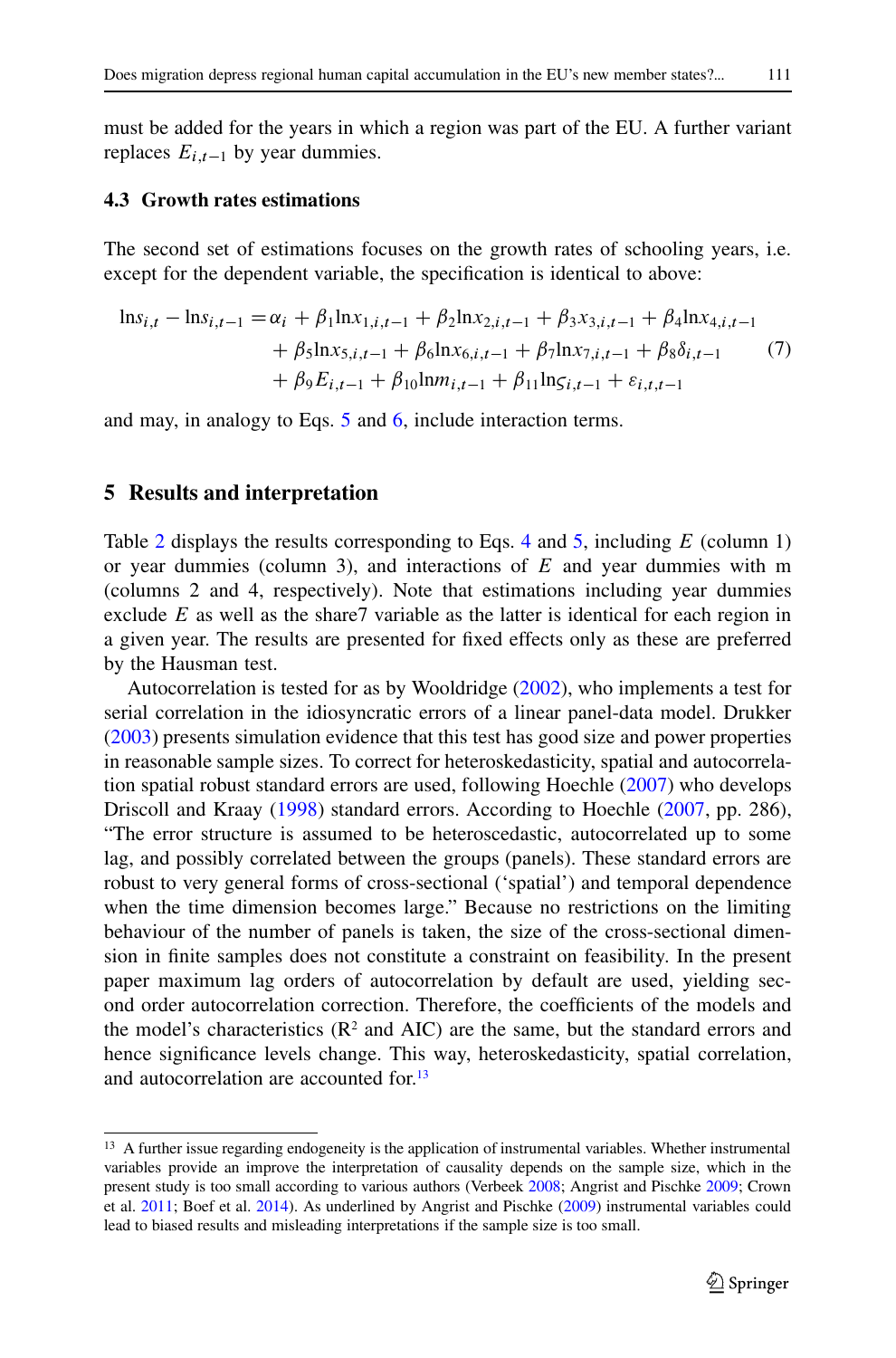|                                              | Column 1<br>With E, w/o in-<br>teraction, years,<br>FE | Column 2<br>With E and inter-<br>action, w/o years,<br>FE | Column 3<br>With years, w/o E,<br>share7, interaction,<br>FE | Column 4<br>With years and inter-<br>action, w/o E, share7,<br>FE |
|----------------------------------------------|--------------------------------------------------------|-----------------------------------------------------------|--------------------------------------------------------------|-------------------------------------------------------------------|
| Constant                                     | $2.526***(0.066)$                                      | $2.526***(0.067)$                                         | $2.703***(0.041)$                                            | $2.699***(0.042)$                                                 |
| GRP per in-<br>habitant $\equiv x_1$         | 0.012(0.007)                                           | 0.013(0.007)                                              | $-0.015***(0.004)$                                           | $-0.015***(0.004)$                                                |
| GRP per<br>inhabitant<br>growth $\equiv x_2$ | $-0.003***$ (0.000)                                    | $-0.003***(0.000)$                                        | $-0.000(0.001)$                                              | $-0.000(0.001)$                                                   |
| Share $7 \equiv x_3$                         | $0.738***(0.132)$                                      | $0.726***(0.124)$                                         |                                                              |                                                                   |
| Unemployment<br>rate $\equiv x4$             | $-0.004(0.003)$                                        | $-0.005(0.003)$                                           | $-0.005**$ (0.002)                                           | $-0.005**$ (0.002)                                                |
| Youth un-<br>employment<br>rate $\equiv x5$  | $0.009***$ (0.002)                                     | $0.009***(0.003)$                                         | $0.006***(0.002)$                                            | $0.006***(0.002)$                                                 |
| Gross<br>fixed cap.<br>form. $\equiv x_6$    | $-0.005(0.003)$                                        | $-0.005(0.003)$                                           | $-0.002(0.003)$                                              | $-0.002(0.003)$                                                   |
| Share<br>$25-64$ old $\equiv x7$             | $0.444***(0.054)$                                      | $0.448***(0.054)$                                         | $0.222***(0.039)$                                            | $0.222***(0.036)$                                                 |
| δ                                            | $0.114**$ (0.040)                                      | $0.120**$ (0.043)                                         | $0.160***(0.042)$                                            | $0.166***(0.045)$                                                 |
| E                                            | $0.004*(0.002)$                                        | $-0.023(0.014)$                                           |                                                              |                                                                   |
| Net migration<br>rate $\equiv$ <i>m</i>      | 0.000(0.001)                                           | 0.001(0.001)                                              | $-0.002(0.002)$                                              | $-0.006***(0.002)$                                                |
| $E^*m$                                       |                                                        | $-0.009(0.005)$                                           |                                                              |                                                                   |
| Migrants'<br>skills $\equiv \varsigma$       | $-0.005*(0.002)$                                       | $-0.005*(0.002)$                                          | $-0.003(0.002)$                                              | $-0.003(0.002)$                                                   |
| 2002                                         |                                                        |                                                           | $0.003***(0.001)$                                            | $0.016**$ (0.007)                                                 |
| 2003                                         |                                                        |                                                           | $0.009***(0.001)$                                            | $-0.009(0.018)$                                                   |
| 2004                                         |                                                        |                                                           | $0.014***(0.001)$                                            | $0.051***(0.014)$                                                 |
| 2005                                         |                                                        |                                                           | $0.019***(0.002)$                                            | $0.076***(0.016)$                                                 |
| 2006                                         |                                                        |                                                           | $0.026***(0.002)$                                            | $0.053***(0.009)$                                                 |
| 2007                                         |                                                        |                                                           | $0.030***(0.003)$                                            | $0.030***(0.008)$                                                 |
| 2008                                         |                                                        |                                                           | $0.036***(0.003)$                                            | $0.041***(0.011)$                                                 |
| 2009                                         |                                                        |                                                           | $0.041***(0.004)$                                            | $0.040**$ (0.013)                                                 |
| 2010                                         |                                                        |                                                           | $0.044***(0.003)$                                            | $0.072***(0.014)$                                                 |
| m*2002                                       |                                                        |                                                           |                                                              | $0.004*(0.002)$                                                   |
| m*2003                                       |                                                        |                                                           |                                                              | $-0.006(0.006)$                                                   |
| m*2004                                       |                                                        |                                                           |                                                              | $0.012**$ (0.004)                                                 |
| $m*2005$                                     |                                                        |                                                           |                                                              | $0.019***(0.005)$                                                 |
| m*2006                                       |                                                        |                                                           |                                                              | $0.009***(0.002)$                                                 |
| m*2007                                       |                                                        |                                                           |                                                              | $-0.000(0.003)$                                                   |
| m*2008                                       |                                                        |                                                           |                                                              | 0.002(0.004)                                                      |
| m*2009                                       |                                                        |                                                           |                                                              | $-0.001(0.005)$                                                   |
| m*2010                                       |                                                        |                                                           |                                                              | $0.009*(0.005)$                                                   |
| Observations                                 | 510                                                    | 510                                                       | 510                                                          | 510                                                               |

<span id="page-17-0"></span>**Table 2** Regressions results for levels of schooling years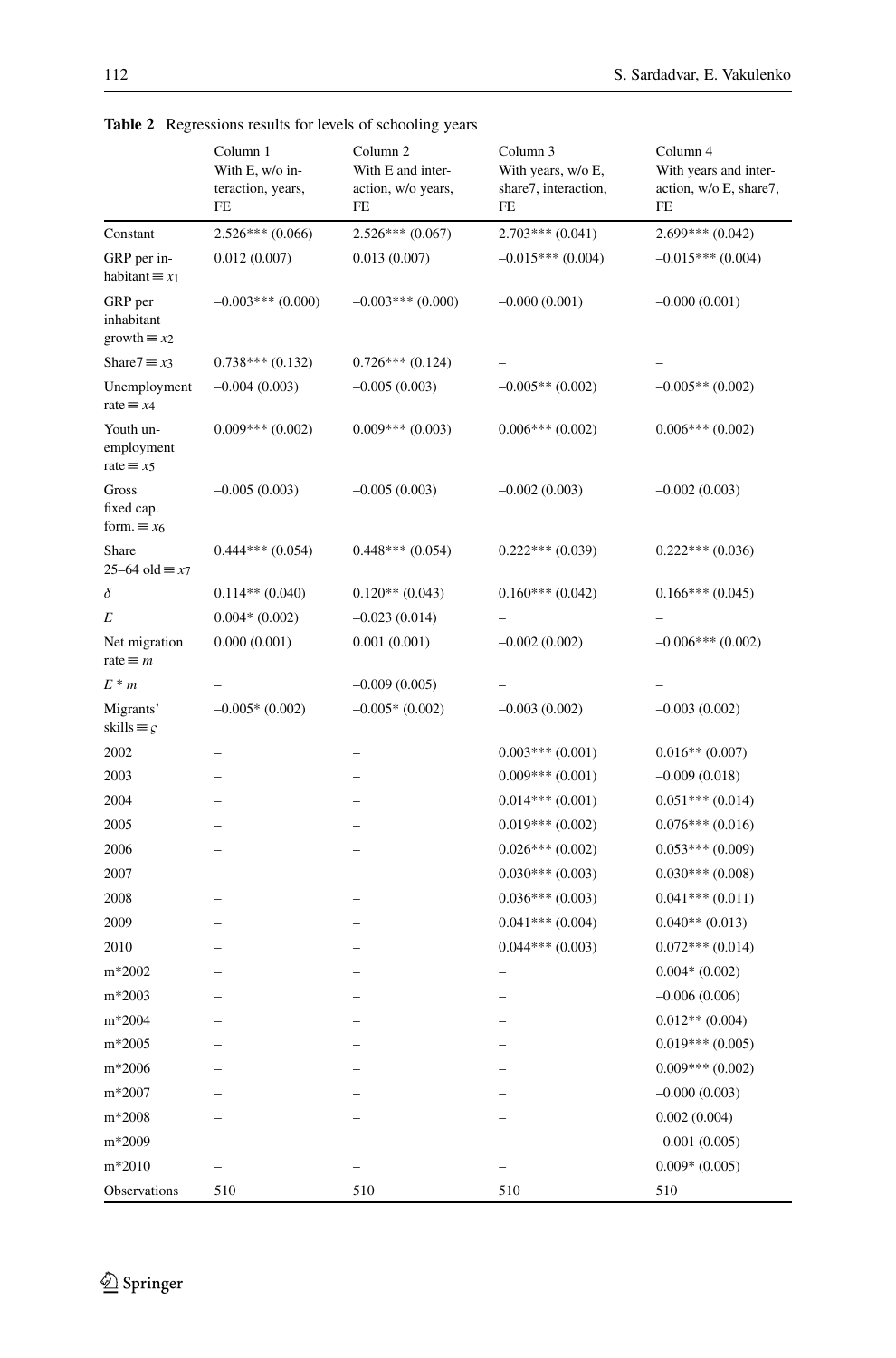| <br>. |  |  |
|-------|--|--|
|       |  |  |

|                     | Column 1<br>With E, w/o in-<br>teraction, years,<br>FE | Column 2<br>With E and inter-<br>action, w/o years,<br>FE | Column 3<br>With years, w/o E,<br>share7, interaction,<br>FE | Column 4<br>With years and inter-<br>action, w/o E, share7,<br>FE |
|---------------------|--------------------------------------------------------|-----------------------------------------------------------|--------------------------------------------------------------|-------------------------------------------------------------------|
| $R^2$ -within       | 0.846                                                  | 0.847                                                     | 0.886                                                        | 0.888                                                             |
| $R^2$ -between      | 0.592                                                  | 0.593                                                     | 0.190                                                        | 0.190                                                             |
| $R^2$ -overall      | 0.629                                                  | 0.632                                                     | 0.316                                                        | 0.317                                                             |
| Log likeli-<br>hood | 1938                                                   | 1940                                                      | 2016                                                         | 2019                                                              |
| AIC                 | $-3853$                                                | $-3853$                                                   | $-3994$                                                      | $-3982$                                                           |
| <b>BIC</b>          | $-3802$                                                | $-3798$                                                   | $-3914$                                                      | $-3863$                                                           |
| Hausman             | 92.83 (0.000)                                          | 83.79 (0.000)                                             | 104.05 (0.000)                                               | 116.57 (0.000)                                                    |
| Wooldridge          | 116.832 (0.000)                                        | 118.136 (0.000)                                           | 124.103 (0.000)                                              | 120.123 (0.000)                                                   |

**Table 2** (Continued)

Notes: FE is short for fixed effects, RE for random effects. Driscoll-Kraay standard errors are given in parentheses, stars indicate statistical significance levels, with "\*\*\*" refereeing to 1%, "\*\*" to 5% and "\*" to 10%. AIC is the Akaike information criterion, BIC the Bayesian information criterion. Hausman and Wooldridge are the Hausman and Wooldridge test statistics with the respective *p*-value given in parentheses

The results in Table [2](#page-17-0) hinge on which control variables for development are included. The EU dummy  $E$  is positive but may simply reflect a general trend of increasing education (column 2). This interpretation is supported by increasing year dummy coefficients and the positive impact of the share of working age population. Furthermore, the trend seems to have stronger effects than GRP per inhabitant which is even negative when year dummies are included (columns 3 and 4). The  $\delta$  variable is, as expected, positive, reflecting increasing disparities within countries. Indeed, nearly all regions in each country display a decreasing value of  $\delta$  over time except for the Czech Republic and Slovenia (which consists of only one non-capital city region) where a turnaround towards the end of the observation period can be observed.

Migrants' skills are negative but not significant if year dummies are included. Net-migration is significant when interacting with year dummies, the total effect of net-migration is positive for the years 2002, 2004, 2005, 2006, and 2010, negative for the remaining years.

Table [3](#page-19-0) shows the results corresponding to Eq. [7,](#page-16-1) i.e., the impact on human capital growth. The Hausman test prefers random effects if year dummies are included, the corresponding results are given in the additional fifth and sixth columns. The following discussion hence ignores the fixed effects regressions with year dummies but they are provided in Table [3.](#page-19-0)

Perhaps surprisingly, most control variables are not statistically significant, except for the share of working age population and  $\delta$ , which, however, are statistically significant and positive only with fixed or random effects, respectively. Net-migration is positive and highly significant in each case except when interacting with year dummies (columns 4 and 6). When interacting, the total effect is also positive in each case though statistically non-significant for some years. Overall, the results show a positive impact of net-migration which is robust over varying specifications. Thus, the interpretation is straightforward: If a region with positive net-migration experiences an increase in net-migration rates, its human capital increases. These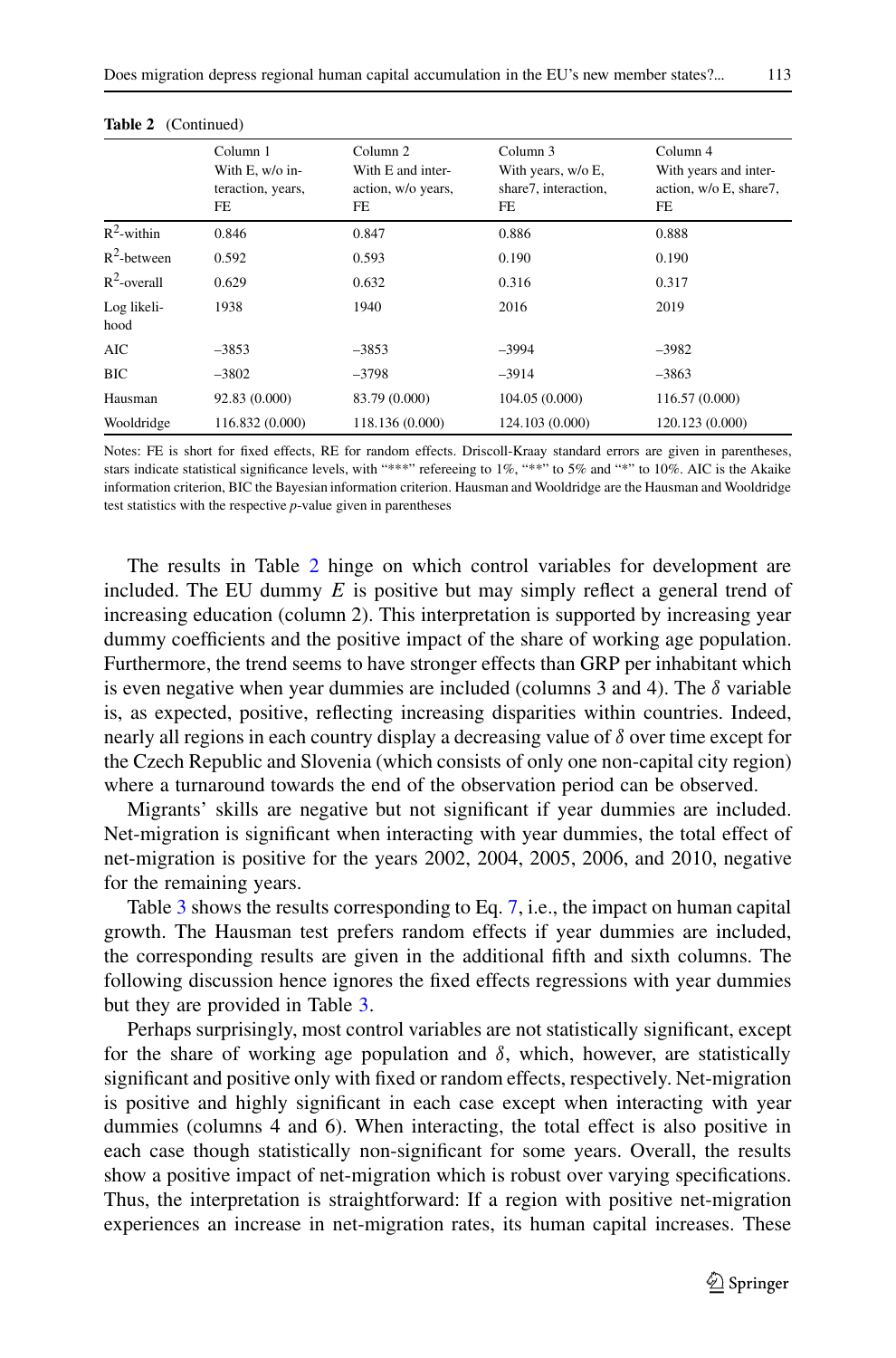| Table 3 Regressions results for growth rates of schooling years |                                                                |                                                                     |                                                                      |                                                                  |                                                              |                                                                   |
|-----------------------------------------------------------------|----------------------------------------------------------------|---------------------------------------------------------------------|----------------------------------------------------------------------|------------------------------------------------------------------|--------------------------------------------------------------|-------------------------------------------------------------------|
|                                                                 | With E, w/o interac-<br>tion, years, FE<br>Column <sub>1</sub> | action, w/o years,<br>With E and inter-<br>Column <sub>2</sub><br>띹 | share7, interaction, FE<br>With years, w/o E,<br>Column <sub>3</sub> | action, w/o E, share7,<br>With years and inter-<br>Column 4<br>띹 | share7, interaction,<br>With years, w/o E,<br>Column 5<br>RE | action, w/o E, share7,<br>With years and inter-<br>Column 6<br>RE |
| Constant                                                        | $0.096***$ (0.034)                                             | $0.096***(0.034)$                                                   | $0.126***$ (0.037)                                                   | $0.132***$ (0.039)                                               | 0.014(0.013)                                                 | 0.023 (0.018)                                                     |
| GRP per inhabitant $\equiv x_1$                                 | $-0.002(0.007)$                                                | $-0.002(0.007)$                                                     | $-0.006(0.008)$                                                      | $-0.007(0.009)$                                                  | $-0.000(0.002)$                                              | $-0.000(0.002)$                                                   |
| GRP per inhabitant<br>growth $\equiv x_2$                       | 0.001(0.001)                                                   | 0.001(0.001)                                                        | 0.000(0.001)                                                         | 0.000(0.001)                                                     | 0.001(0.000)                                                 | 0.001 (0.001)                                                     |
| Share $7 \equiv x_3$                                            | 0.081(0.109)                                                   | 0.079(0.109)                                                        |                                                                      |                                                                  |                                                              |                                                                   |
| Unemployment rate $\equiv x4$                                   | $(0.002)$<br>$-0.001$                                          | $-0.001(0.002)$                                                     | $-0.002(0.002)$                                                      | $-0.002(0.002)$                                                  | 0.001(0.001)                                                 | 0.002(0.001)                                                      |
| Youth unemployment<br>$rate \equiv x5$                          | 0.001(0.002)                                                   | 0.002(0.002)                                                        | 0.001(0.002)                                                         | 0.001 (0.002)                                                    | $-0.001(0.001)$                                              | $-0.001(0.001)$                                                   |
| Gross fixed cap.<br>form. $\equiv x_6$                          | (0.002)<br>$-0.003$                                            | $-0.003(0.002)$                                                     | $-0.002(0.002)$                                                      | $-0.002(0.002)$                                                  | $-0.001(0.001)$                                              | $-0.001(0.001)$                                                   |
| Share $25-64$ old $\equiv x7$                                   | $0.098***$ (0.026)                                             | $0.099***$ (0.026)                                                  | $0.077**$ (0.024)                                                    | $0.074**$ (0.027)                                                | $-0.014(0.010)$                                              | $-0.017(0.010)$                                                   |
|                                                                 | 0.043(0.042)                                                   | 0.045(0.042)                                                        | 0.040 (0.049)                                                        | 0.059(0.050)                                                     | $0.013***$ $(0.002)$                                         | $0.013***$ (0.002)                                                |
| E                                                               | $-0.002(0.001)$                                                | $-0.007(0.002)$                                                     |                                                                      |                                                                  |                                                              |                                                                   |
| Net migration rate $\equiv m$                                   | $0.005***$ (0.001)                                             | $0.005***$ (0.001)                                                  | $0.004***$ (0.001)                                                   | 0.004(0.005)                                                     | $0.004***$ (0.001)                                           | 0.007 (0.005)                                                     |
| $E^*m$                                                          |                                                                | $-0.002(0.002)$                                                     |                                                                      |                                                                  |                                                              |                                                                   |
| Migrants' skills $\equiv$ $S$                                   | (0.002)<br>0.001                                               | 0.001(0.002)                                                        | $0.002*(0.001)$                                                      | $0.002*(0.001)$                                                  | $-0.001(0.001)$                                              | $-0.001(0.001)$                                                   |
| 2002                                                            |                                                                |                                                                     | 0.000(0.001)                                                         | 0.002(0.010)                                                     | $-0.000(0.000)$                                              | $-0.011*(0.006)$                                                  |
| 2003                                                            |                                                                |                                                                     | 0.001(0.001)                                                         | $0.060*(0.033)$                                                  | $0.001***$ (0.000)                                           | 0.027(0.021)                                                      |
| 2004                                                            |                                                                |                                                                     | 0.002(0.001)                                                         | $0.070**$ (0.030)                                                | $0.002***$ (0.000)                                           | $0.037*(0.019)$                                                   |
| 2005                                                            |                                                                |                                                                     | 0.001(0.002)                                                         | $0.062*(0.031)$                                                  | $0.001***$ (0.000)                                           | $0.035*(0.019)$                                                   |
| 2006                                                            |                                                                |                                                                     | 0.002(0.003)                                                         | 0.005(0.023)                                                     | $0.002***$ (0.000)                                           | $-0.016(0.013)$                                                   |
| 2007                                                            |                                                                |                                                                     | 0.001(0.004)                                                         | $-0.001(0.015)$                                                  | 0.000(0.000)                                                 | $-0.008(0.007)$                                                   |
| 2008                                                            |                                                                |                                                                     | 0.002(0.005)                                                         | 0.023(0.013)                                                     | $0.001***$ (0.000)                                           | 0.009(0.009)                                                      |
| 2009                                                            |                                                                |                                                                     | 0.003(0.005)                                                         | $-0.008(0.010)$                                                  | $0.002***$ (0.000)                                           | $-0.014***$ (0.003)                                               |
| 2010                                                            |                                                                |                                                                     | 0.002(0.005)                                                         | 0.023(0.013)                                                     | $0.002***$ (0.000)                                           | $0.018***$ (0.004)                                                |

<span id="page-19-0"></span> $\underline{\textcircled{\tiny 2}}$  Springer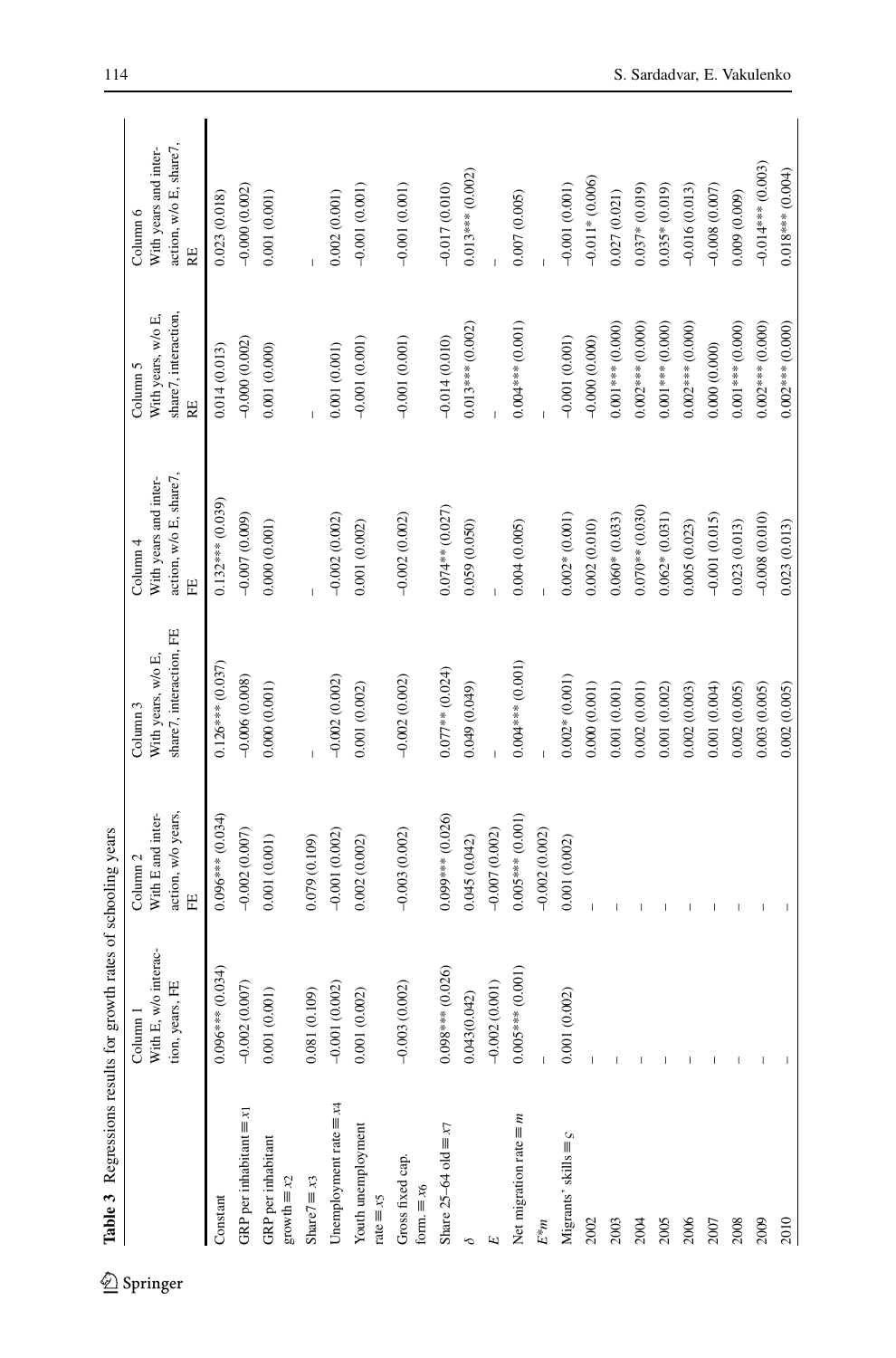| Table 3 (Continued)  |                                                                |                                                                     |                                                                      |                                                                             |                                                              |                                                                   |
|----------------------|----------------------------------------------------------------|---------------------------------------------------------------------|----------------------------------------------------------------------|-----------------------------------------------------------------------------|--------------------------------------------------------------|-------------------------------------------------------------------|
|                      | With E, w/o interac-<br>tion, years, FE<br>Column <sub>1</sub> | action, w/o years,<br>With E and inter-<br>Column <sub>2</sub><br>띹 | share7, interaction, FE<br>With years, w/o E,<br>Column <sub>3</sub> | action, w/o E, share7,<br>With years and inter-<br>Column <sub>4</sub><br>Ë | share7, interaction,<br>With years, w/o E,<br>Column 5<br>RE | action, w/o E, share7,<br>With years and inter-<br>Column 6<br>RE |
| $m*2002$             |                                                                | I                                                                   | I                                                                    | 0.000(0.003)                                                                | I                                                            | $-0.004*(0.002)$                                                  |
| $\mathrm{m}^{*2003}$ |                                                                |                                                                     |                                                                      | $0.020*(0.011)$                                                             |                                                              | 0.009(0.011)                                                      |
| $m*2004$             |                                                                |                                                                     |                                                                      | $0.023**$ (0.010)                                                           |                                                              | $0.012*(0.006)$                                                   |
| $\mathrm{m}*2005$    |                                                                |                                                                     |                                                                      | $0.020*(0.010)$                                                             |                                                              | 0.011 (0.006)                                                     |
| $\mathrm{m}^{*2006}$ |                                                                |                                                                     |                                                                      | 0.001(0.007)                                                                |                                                              | $-0.006(0.004)$                                                   |
| $\rm m*2007$         |                                                                |                                                                     |                                                                      | $-0.001(0.004)$                                                             |                                                              | $-0.003(0.003)$                                                   |
| $\rm m*2008$         |                                                                |                                                                     |                                                                      | $0.007*(0.003)$                                                             |                                                              | 0.003(0.003)                                                      |
| $m*2009$             |                                                                |                                                                     | I                                                                    | $-0.004*$ (0.002)                                                           |                                                              | $-0.005*(0.001)$                                                  |
| $m*2010$             |                                                                |                                                                     | Ï                                                                    | $0.007**$ (0.003)                                                           | Ï                                                            | $0.005***$ (0.001)                                                |
| Observations         | 510                                                            | 510                                                                 | 510                                                                  | 510                                                                         | 510                                                          | 510                                                               |
| $R^2$ -within        | 0.0915                                                         | 0.0918                                                              | 0.0996                                                               | 0.123                                                                       | 0.460                                                        | 0.453                                                             |
| $R^2$ -between       | 0.0186                                                         | 0.019                                                               | 0.0169                                                               | 0.0259                                                                      | 0.0904                                                       | 0.107                                                             |
| $R^2$ -overall       | 0.0182                                                         | 0.018                                                               | 0.0177                                                               | 0.0235                                                                      | 0.0177                                                       | 0.0235                                                            |
| Log likelihood       | 2121                                                           | 2121                                                                | 2123                                                                 | 2130                                                                        | 2123                                                         | 2130                                                              |
| AIC                  | $-4217$                                                        | $-4216$                                                             | $-4208$                                                              | $-4204$                                                                     | $-4208$                                                      | $-4204$                                                           |
| ВIС                  | $-4167$                                                        | $-4161$                                                             | $-4128$                                                              | $-4085$                                                                     | $-4128$                                                      | $-4085$                                                           |
| Hausman              | (0.039)<br>20.48                                               | 21.16 (0.042)                                                       | 27.75 (0.066)                                                        | 33.95 (0.168)                                                               | 27.75 (0.066)                                                | 33.95 (0.168)                                                     |
| Wooldridge           | 17.175 (0.000)                                                 | 17.078 (0.000)                                                      | 18.196 (0.000)                                                       | 19.057 (0.000)                                                              | 18.196 (0.000)                                               | 19.057 (0.000)                                                    |
| Notes: See Table 2.  |                                                                |                                                                     |                                                                      |                                                                             |                                                              |                                                                   |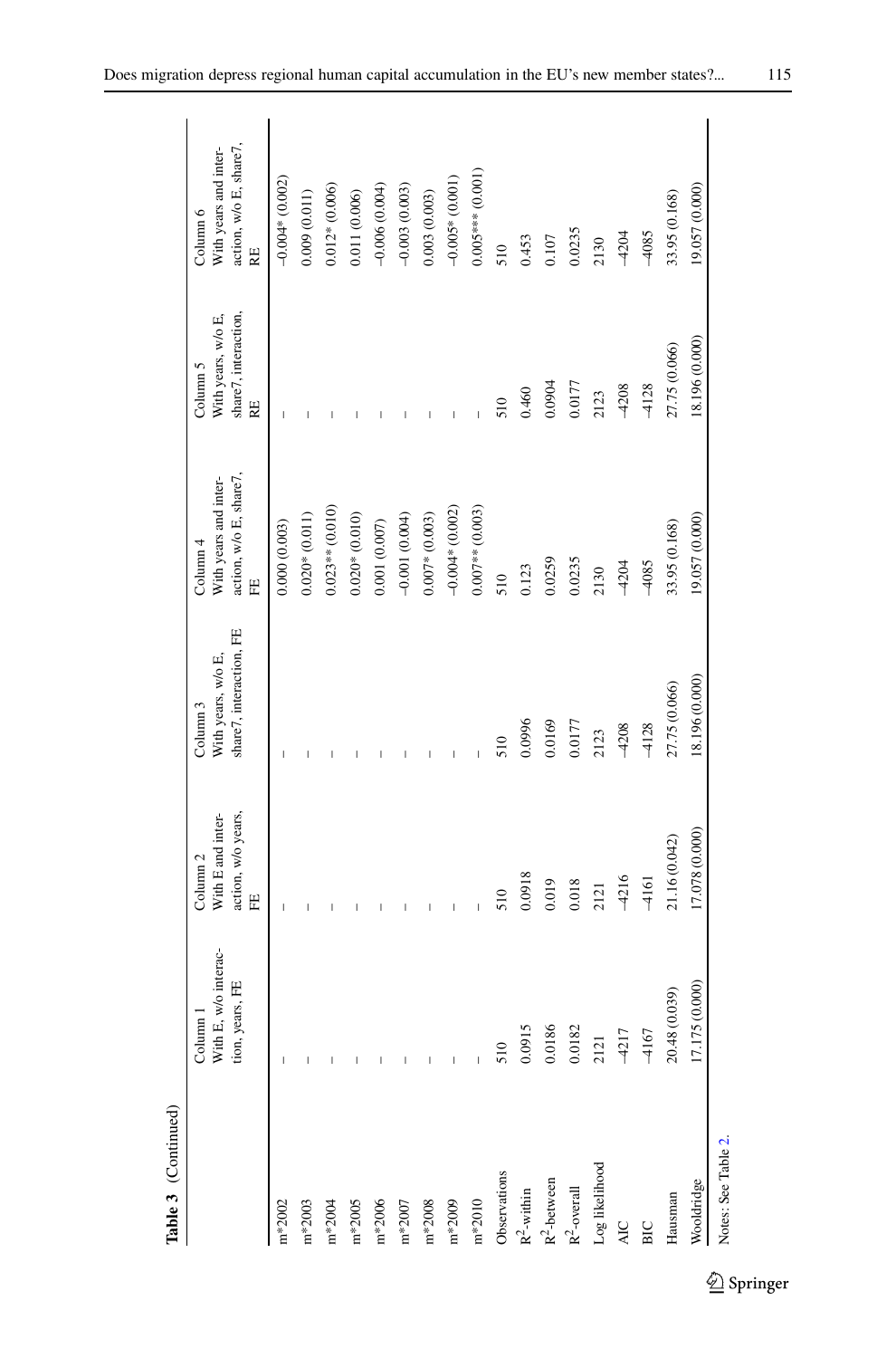regions are mainly those in the west of the observation area as well as its capital city regions (see Fig. [4\)](#page-9-0). It may be concluded that if a region already has a positive netmigration rate it benefits from a further increase in immigration as immigrants bring human capital with them. If a region currently displays a negative net-migration rate, then it would benefit from a reduction of emigration, as emigrants take human capital with them.

## **6 Conclusions**

The present paper has taken up an issue that tends to be neglected, namely whether free movement of people within the EU benefits or harms the regional economies of the EU's new member states. The issue is theoretically interesting as the formerly centrally planned economies, which accessed the EU in 2004 and 2007, were characterised by high human capital endowments relative to their productivity levels. This means that income relative to education was low at the eve of the countries' accession, creating incentives to emigrate.

The theoretical discussion combines Myrdal's [\(1957\)](#page-27-0) model on interregional development with Roy's [\(1951\)](#page-27-9) and Borjas' [\(1987,](#page-26-14) [1991\)](#page-26-15) models on migrant selection. It is argued that the area of the EU's new member states represents peripheral and semi-peripheral regions within the EU. Migrants may choose between these or core regions within the EU15. It is assumed that the core and the semi-periphery represent prosperous regions, offering wider ranges of job opportunities and making them more attractive for migrants with relatively high human capital levels. As a consequence, these regions advance economically and become more attractive for future migrants, increasing the gap between the semi-periphery and the periphery.

The empirical analyses show two relevant results: First, the net-migration level is positively correlated with human capital *stocks*, but shows no clear effects in regressions where these stocks are the dependent variable. It may be tentatively concluded that when controlling for relative wealth, migration's effects are weaker than would be suggested by descriptive statistics.

Second, the net-migration rate has a positive impact on a region's human capital *growth rate*, whereas the effect of international migrants' skill levels is weak. This means that within the observation area, international and, probably more crucial, internal emigrants take human capital with them while immigrants bring human capital. Hence Table [3'](#page-19-0)s results, especially those in column 5, indicate that negative net-migration depresses human capital accumulation.

How do these results fit in the euphoria which accompanied the NMS' high GDP growth rates during the observation period? First, they underline that national growth is unevenly distributed and may coincide with rising interregional disparities, where, in particular, capital city regions may contribute disproportionally to national growth. Second, it supports the view that the new member states' GDP growth was largely supported by a technology transfer which eventually must come to an end. After technology transfers cease to benefit the new member states, their future growth depends on available knowledge and skills. With a lack of human capital it will become difficult to further converge to the EU's core regions.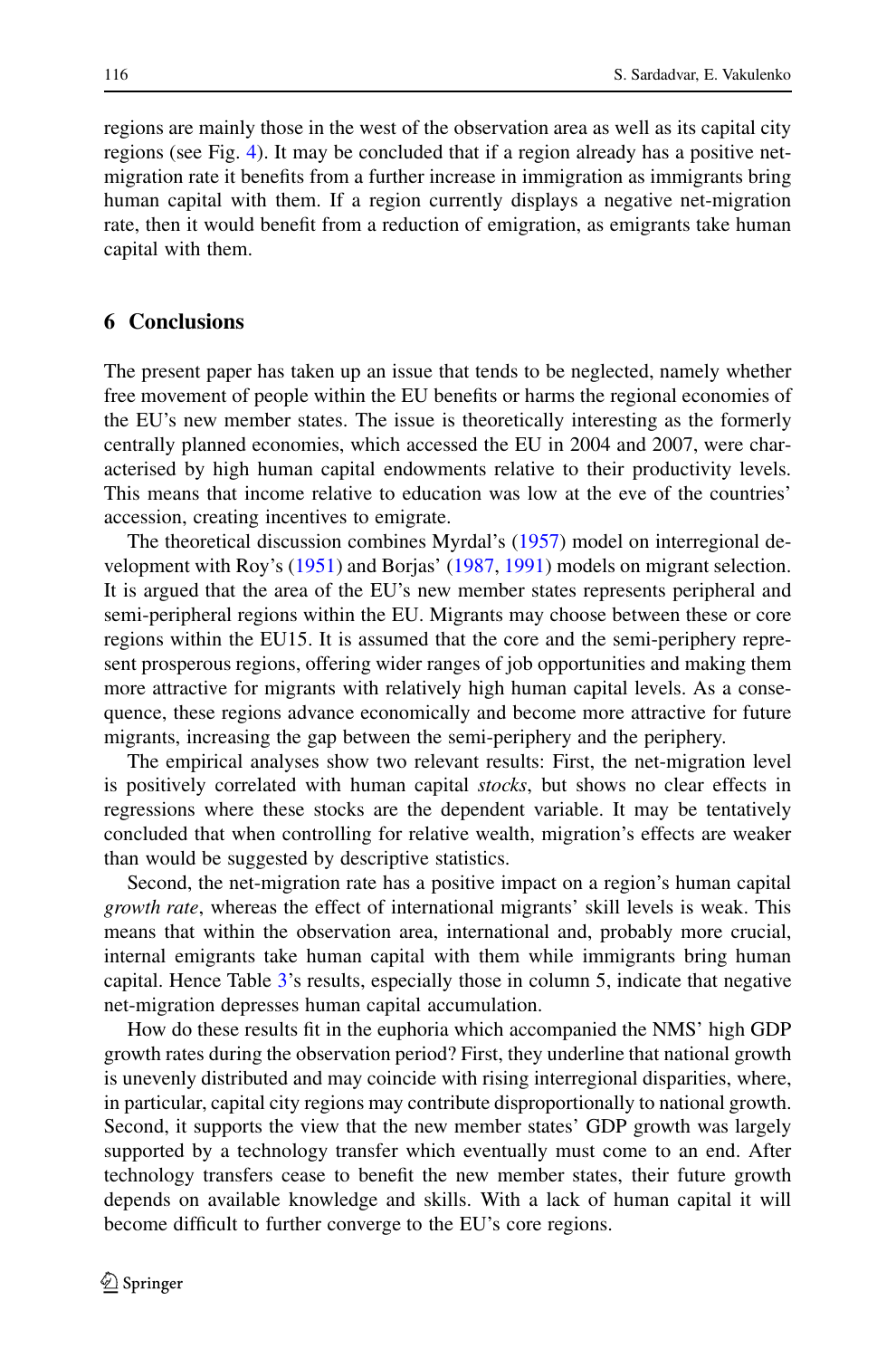**Acknowledgements** The authors would like to thank two anonymous referees for their helpful comments.

**Funding** The research leading to these results has received funding from the Basic Research Program at the National Research University Higher School of Economics (HSE University).

**Funding** Open Access funding provided by Ferdinand Porsche FernFH.

**Open Access** This article is licensed under a Creative Commons Attribution 4.0 International License, which permits use, sharing, adaptation, distribution and reproduction in any medium or format, as long as you give appropriate credit to the original author(s) and the source, provide a link to the Creative Commons licence, and indicate if changes were made. The images or other third party material in this article are included in the article's Creative Commons licence, unless indicated otherwise in a credit line to the material. If material is not included in the article's Creative Commons licence and your intended use is not permitted by statutory regulation or exceeds the permitted use, you will need to obtain permission directly from the copyright holder. To view a copy of this licence, visit [http://creativecommons.org/licenses/by/4.](http://creativecommons.org/licenses/by/4.0/)  $\Omega$ 

# **Appendix**

## **Appendix A**

#### *Estimation method of missing data*

For some countries, regional educational attainment data is available only for some years of the observation period, while national educational and population numbers as well as regional population numbers are typically available for each year. The missing values of regional schooling attainment are estimated as follows. The first step is to calculate  $P_{i,k,t}/\sum_{i,k,t}^{n*}P_{i,k,t}$ , where  $P_{i,k,t}$  represents the number of inhabitants who acquired a particular educational level educational level  $k$  at  $t$ . Then,  $\left(P_{i,k,T}/\sum_{i=1}^{n*}P_{i,k,T}-P_{i,k,0}/\sum_{i=1}^{n*}P_{i,k,0}\right)/T$  is added for each missing value, with 0 and T representing the first and last year of the observation period, respectively. This way it is guaranteed that  $\sum_{i=1}^{n*} (P_{i,k,t}/\sum_{i=1}^{n*} P_{i,k,t}) = 1$  for each k at each t. Finally, multiplying  $P_{i,k,t}/\sum_{i=1}^{n} P_{i,k,t}$ , either given or estimated, by  $P_{i,t}/\sum_{i=1}^{n*} P_{i,t}$ gives  $H_{i,k,t}$ .

If data of one or more years at the beginning of the observation period are missing then the estimated share of population with educational level  $k$ ,  $p_{i,k,t}^e$ , is calculated as  $p_{i,k,t}^e = P_{i,t+1} \times \sum_{i=1}^{n*} P_{i,k,t} / \sum_{i=1}^{n*} P_{i,k,t+1}$ , i.e. the regional number of inhabitants with educational level  $k$  is assumed to be proportional to the national change in persons with educational level  $k$ . After that,  $\rho_{i,k,t}^e \times \sum_{k=1}^3 P_{i,k,t} / \sum_{i=1}^{n*} \sum_{k=1}^3 P_{i,k,t}$  yields the estimated number of inhabitants with educational level k, where the sum of inhabitants in the relevant age group,  $\sum_{k=1}^{3} P_{i,k,t}$ , is known from population statistics.

In similar but simpler vein cases of missing unemployment values and real GRP growth rates are estimated from changes in national rates and regional population changes, where in this case the total population is taken.

The availability of calculating the share of foreign-born inhabitants with tertiary education is different for each country. For years where no data is available the average growth of the three succeeding years is taken to estimate missing numbers.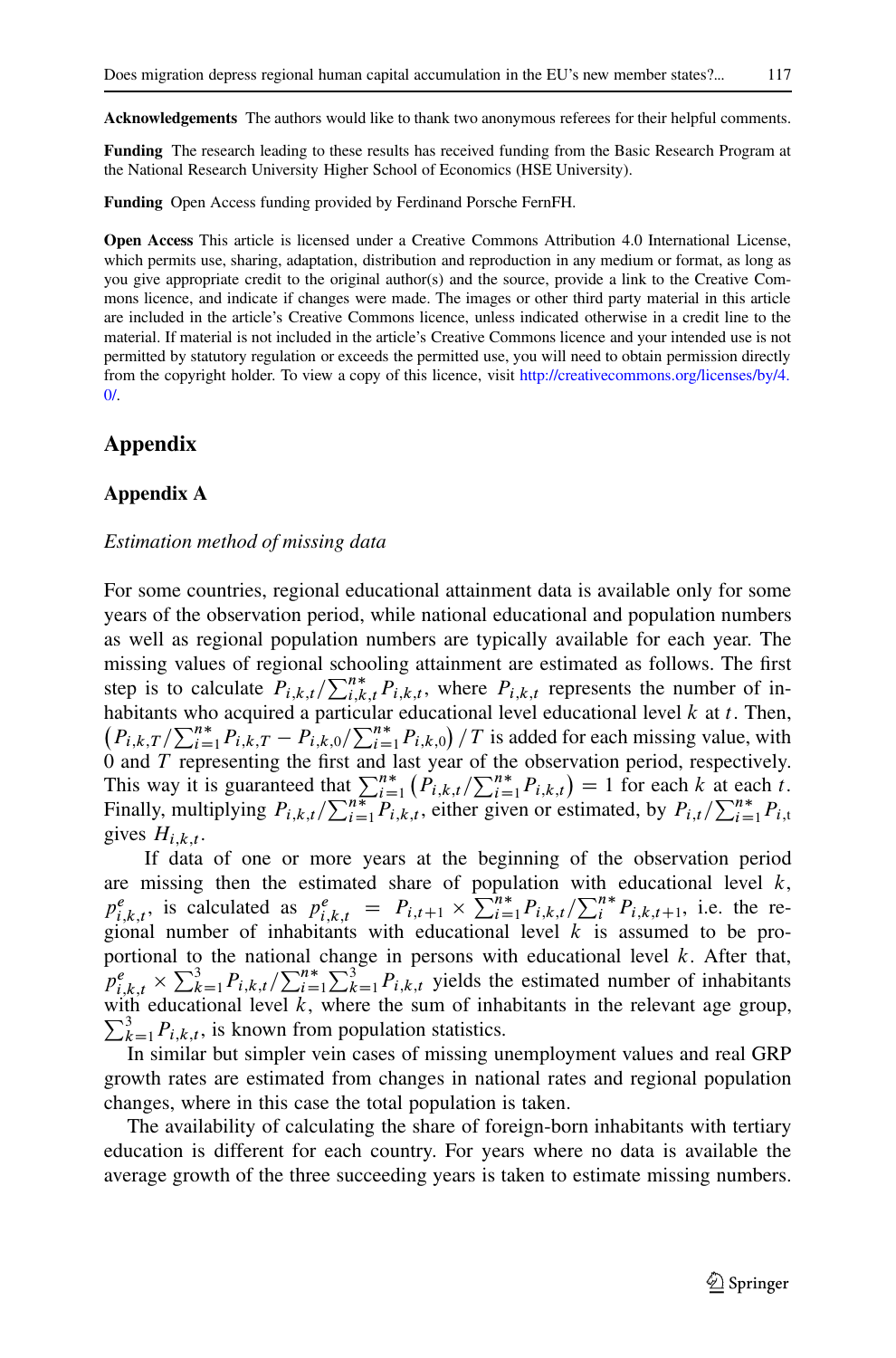# **Appendix B**

|             | CODE NAME               | Designated re-<br>gional centre | Road distance to<br>national capital<br>(km) | Driving time to na-<br>tional capital (min) |
|-------------|-------------------------|---------------------------------|----------------------------------------------|---------------------------------------------|
| <b>BG31</b> | Severozapaden           | Pleven                          | 163                                          | 122                                         |
| <b>BG32</b> | Severen tsentralen      | Ruse                            | 310                                          | 237                                         |
| BG33        | Severoiztochen          | Varna                           | 507                                          | 302                                         |
| <b>BG34</b> | Yugoiztochen            | <b>Burgas</b>                   | 384                                          | 202                                         |
| BG41        | Yugozapaden             | Sofia                           | $\overline{0}$                               | $\mathbf{0}$                                |
| <b>BG42</b> | Yuzhen tsentralen       | Plovdiv                         | 145                                          | 93                                          |
| CZ01        | Praha                   | Praha                           | $\boldsymbol{0}$                             | $\overline{0}$                              |
| CZ02        | Strední Cechy           | Kladno                          | 28                                           | 33                                          |
| CZ03        | Jihozápad               | Plzen                           | 94                                           | 66                                          |
| CZ04        | Severozápad             | Usti Nad Labem                  | 88                                           | 64                                          |
| CZ05        | Severovýchod            | Hradec Kralove                  | 111                                          | 70                                          |
| <b>CZ06</b> | Jihovýchod              | <b>Brno</b>                     | 206                                          | 112                                         |
| CZ07        | Strední Morava          | Olomuc                          | 280                                          | 148                                         |
| CZ08        | Moravskoslezsko         | Ostrava                         | 371                                          | 195                                         |
| <b>HU10</b> | Közép-Magyarország      | <b>Budapeset</b>                | $\mathbf{0}$                                 | $\boldsymbol{0}$                            |
| HU21        | Közép-Dunántúl          | Szekesfehervar                  | 64                                           | 47                                          |
| HU22        | Nyugat-Dunántúl         | Györ                            | 121                                          | 74                                          |
| HU23        | Dél-Dunántúl            | Pecs                            | 203                                          | 139                                         |
| HU31        | Észak-Magyarország      | Miskolc                         | 183                                          | 113                                         |
| HU32        | Észak-Alföld            | Debrecen                        | 231                                          | 136                                         |
| HU33        | Dél-Alföld              | Szeged                          | 173                                          | 108                                         |
| PL11        | Lódzkie                 | Lodz                            | 130                                          | 84                                          |
| PL12        | Mazowieckie             | Warsaw                          | $\mathbf{0}$                                 | $\overline{0}$                              |
| PL21        | Malopolskie             | Krakow                          | 293                                          | 227                                         |
| <b>PL22</b> | Slaskie                 | Katowice                        | 290                                          | 189                                         |
| PL31        | Lubelskie               | Lublin                          | 407                                          | 267                                         |
| PL32        | Podkarpackie            | <b>Rzeszow</b>                  | 295                                          | 249                                         |
| PL33        | Swietokrzyskie          | Kielce                          | 179                                          | 140                                         |
| PL34        | Podlaskie               | Bialystok                       | 193                                          | 141                                         |
| PL41        | Wielkopolskie           | Poznan                          | 310                                          | 162                                         |
| PL42        | Zachodniopomorskie      | Szczecin                        | 568                                          | 315                                         |
| PL43        | Lubuskie                | Gorzów<br>Wielkopolski          | 470                                          | 257                                         |
| PL51        | Dolnoslaskie            | Wroclaw                         | 360                                          | 237                                         |
| PL52        | Opolskie                | Opole                           | 315                                          | 230                                         |
| PL61        | Kujawsko-Pomorskie      | Bydgoszcz                       | 271                                          | 212                                         |
| PL62        | Warminsko-<br>Mazurskie | Olsztyn                         | 213                                          | 157                                         |
| PL63        | Pomorskie               | Gdansk                          | 343                                          | 239                                         |

**Table 4** NUTS regions and designated capitals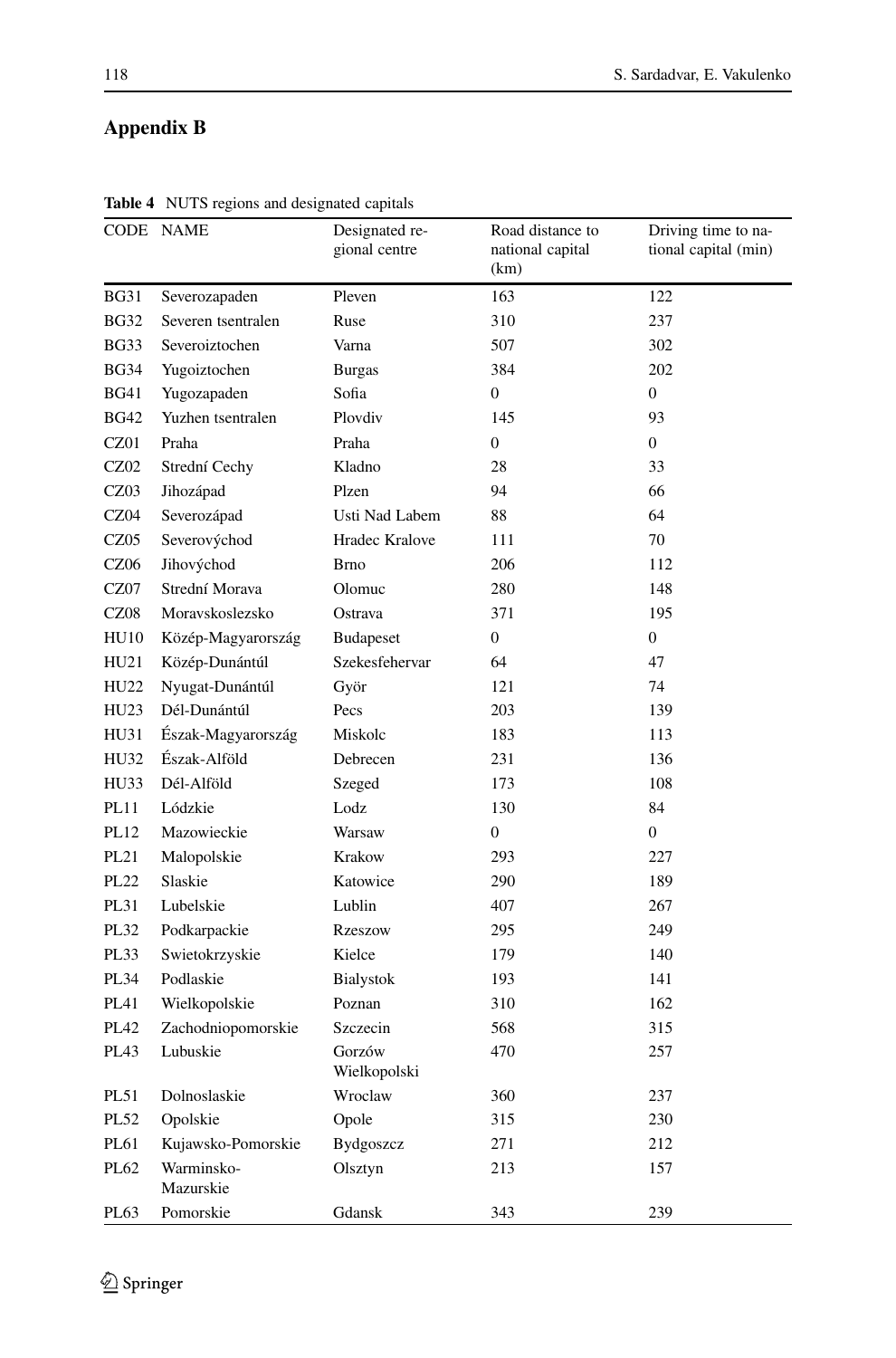|             | <b>Table +</b> (Continued) |                                 |                                              |                                             |
|-------------|----------------------------|---------------------------------|----------------------------------------------|---------------------------------------------|
|             | CODE NAME                  | Designated re-<br>gional centre | Road distance to<br>national capital<br>(km) | Driving time to na-<br>tional capital (min) |
| <i>RO11</i> | Nord-Vest                  | Cluj Napoca                     | 499                                          | 340                                         |
| RO12        | Centru                     | <b>Brasov</b>                   | 184                                          | 147                                         |
| RO21        | Nord-Est                   | Iasi                            | 383                                          | 339                                         |
| RO22        | Sud-Est                    | Constanta                       | 222                                          | 122                                         |
| RO31        | Sud-Muntenia               | Ploiesti                        | 78                                           | 59                                          |
| RO32        | Bucuresti-Ilfov            | <b>Bucharest</b>                | $\overline{0}$                               | $\mathbf{0}$                                |
| RO41        | Sud-Vest Oltenia           | Craiova                         | 229                                          | 168                                         |
| RO42        | Vest                       | Timisoara                       | 559                                          | 401                                         |
| <b>SI01</b> | Vzhodna Slovenija          | Maribor                         | 127                                          | 85                                          |
| SI02        | Zahodna Slovenija          | Ljubljana                       | $\overline{0}$                               | $\mathbf{0}$                                |
| SK01        | Bratislavský kraj          | <b>Bratislava</b>               | $\Omega$                                     | $\Omega$                                    |
| <b>SK02</b> | Západné Slovensko          | Nitra                           | 94                                           | 58                                          |
| SK03        | Stredné Slovensko          | Zilina                          | 201                                          | 110                                         |
| SK04        | Východné Slovensko         | Kosice                          | 400                                          | 266                                         |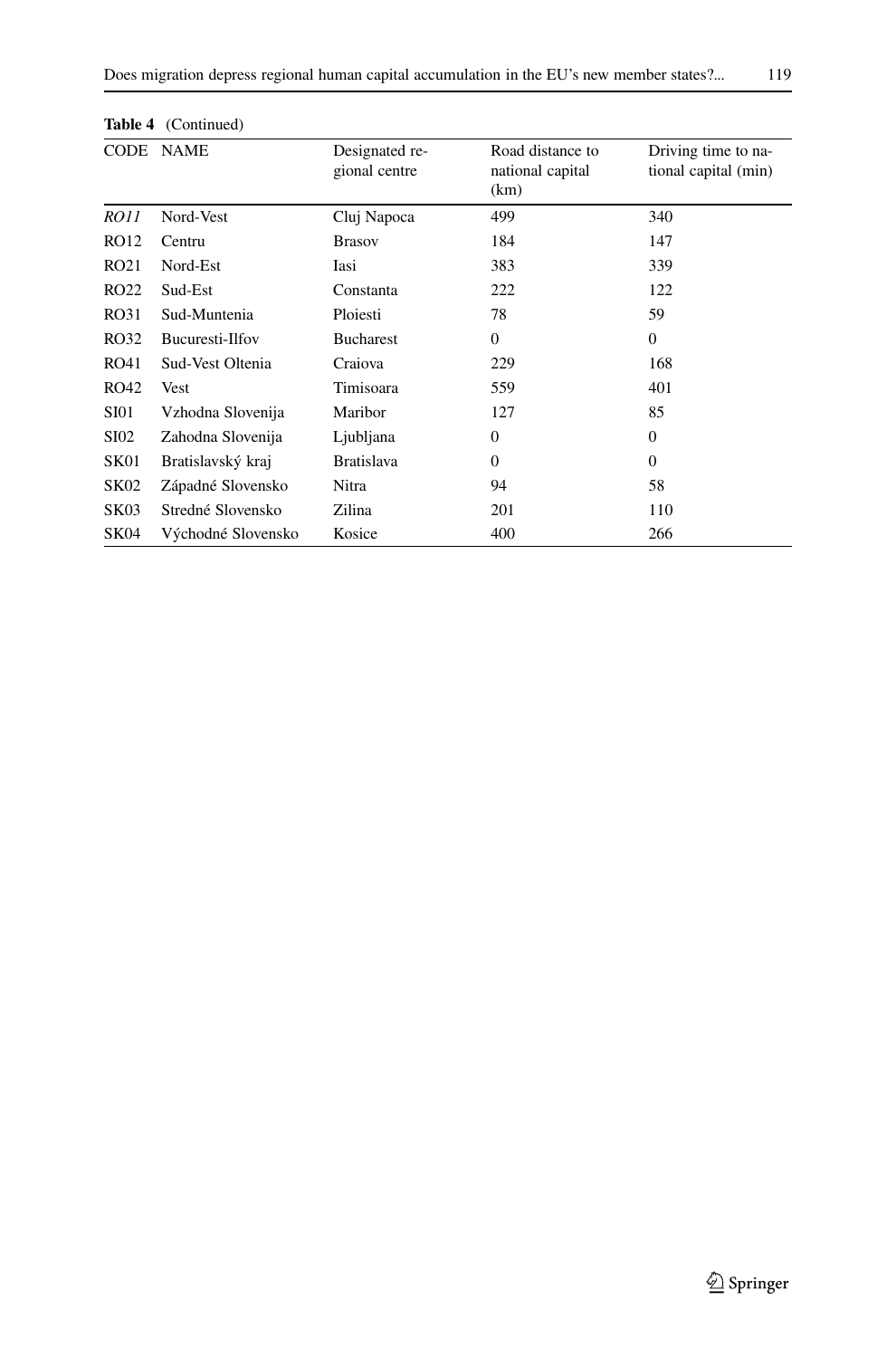| Table 5 Correlation coefficients                           |                                 |                                           |                                                     |                      |                                        |                            |                                           |                                             |           |
|------------------------------------------------------------|---------------------------------|-------------------------------------------|-----------------------------------------------------|----------------------|----------------------------------------|----------------------------|-------------------------------------------|---------------------------------------------|-----------|
|                                                            | $y$ ears $\equiv s$<br>Scooling | <b>GRP</b> per<br>$\tan = x_1$<br>inhabi- | $growth \equiv x_2$<br>inhabitant<br><b>GRP</b> per | Share $7 \equiv x_3$ | Unemploy-<br>rate $\equiv x_4$<br>ment | ployment<br>unem-<br>Youth | form. $\equiv x_6$<br>fixed cap.<br>Gross | $\text{ord} \equiv x$<br>Share<br>$25 - 64$ |           |
|                                                            |                                 |                                           |                                                     |                      |                                        | $rate \equiv x_5$          |                                           |                                             |           |
| GRP per inhabi-                                            | $0.7941*$                       | Ī                                         |                                                     |                      | I                                      | Ī                          | I                                         | Ī                                           | I         |
| $\tan t = x_1$                                             |                                 |                                           |                                                     |                      |                                        |                            |                                           |                                             |           |
| GRP per inhabitant<br>$\text{growth} \equiv x_2$           | 0.0373                          | 0.0468                                    | I                                                   |                      |                                        |                            |                                           | I                                           | Ī         |
| Share $7 \equiv x_3$                                       | 0.3818*                         | $0.3601*$                                 | $-0.1297*$                                          |                      | Ī                                      |                            |                                           | I                                           | Ī         |
| Unemployment<br>rate $\equiv x_4$                          | $-0.2062*$                      | $-0.4634*$                                | $-0.0512$                                           | $-0.3544*$           |                                        |                            |                                           |                                             |           |
| Youth unemployment<br>rate $\equiv x_5$                    | $-0.2269*$                      | $-0.5005*$                                | $-0.0581$                                           | $-0.2827$ *          | $0.9411*$                              |                            |                                           | I                                           | Ī         |
| Gross fixed cap.<br>form. $\equiv x_6$                     | $0.6278*$                       | $0.9212*$                                 | 0.0225                                              | $0.2632*$            | $-0.4692*$                             | $-0.5041*$                 |                                           | I                                           |           |
| Share $25-64$ old $\equiv x_7$                             | $0.5837*$                       | $0.6779*$                                 | $0.1173*$                                           | $0.3587*$            | $-0.2026*$                             | $-0.2171*$                 | $0.6004*$                                 |                                             |           |
|                                                            | $0.5691*$                       | $0.4214*$                                 | $0.1223*$                                           | $-0.1226*$           | $-0.0474$                              | $-0.0481$                  | $0.3068*$                                 | $0.3068*$                                   |           |
|                                                            | $0.1763*$                       | $0.3231*$                                 | 0.0325                                              | $0.1100*$            | $-0.1488*$                             | $-0.1654*$                 | $0.3390*$                                 | $0.2074*$                                   | $-0.0171$ |
| Note: Stars indicate statistical significance levels at 5% |                                 |                                           |                                                     |                      |                                        |                            |                                           |                                             |           |

<span id="page-25-0"></span>**Table 5** Correlation coefficients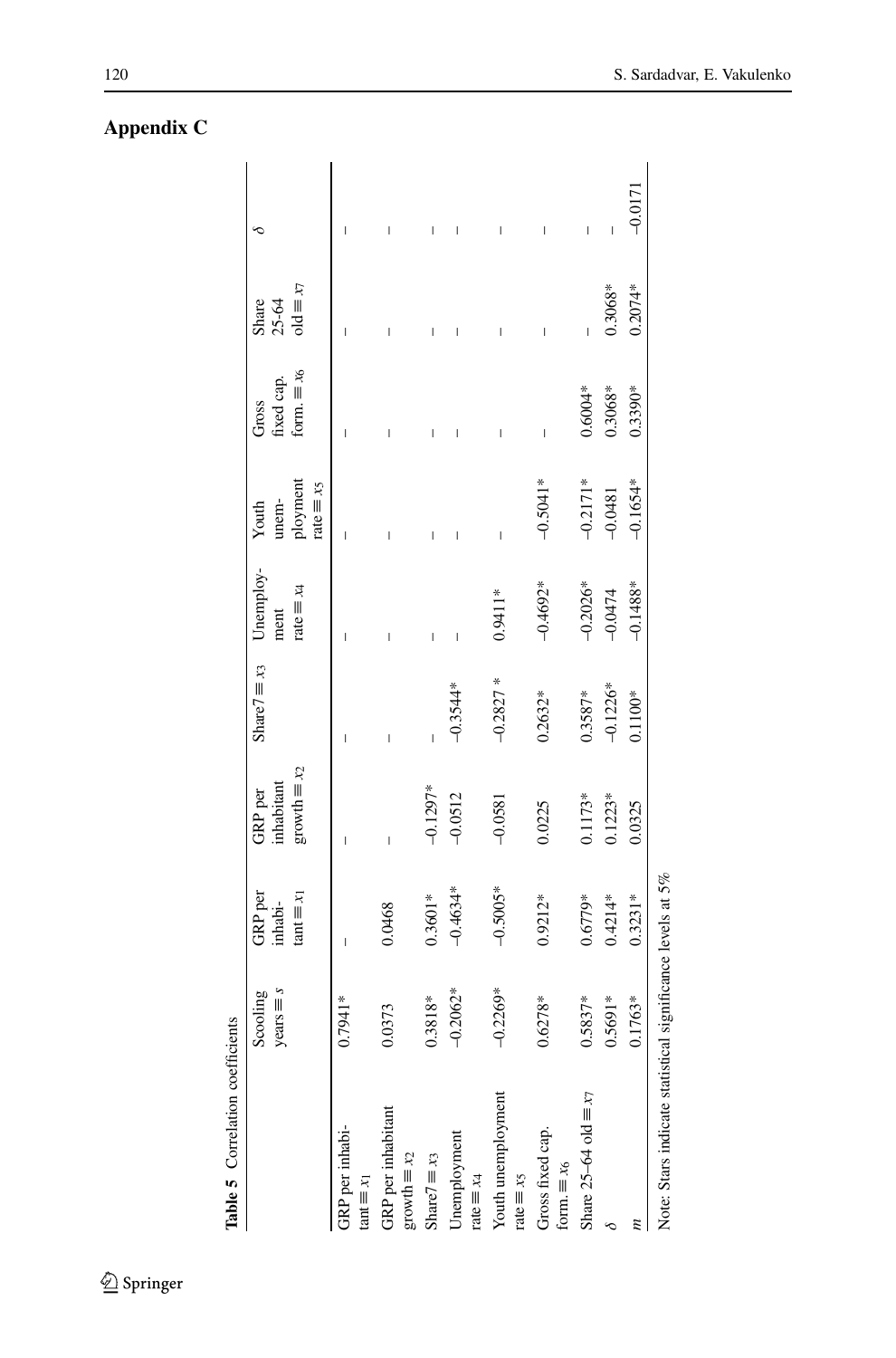## **References**

- <span id="page-26-24"></span><span id="page-26-0"></span>Angrist J, Pischke JS (2009) Mostly harmless econometrics—an empiricist's companion. Princeton University Press, Princeton
- Atoyan R, Christiansen L, Dizioli A, Ebeke C, Ilahi N, Ilyina A, Mehrez G, Qu H, Raei F, Rhee A, Zakharova D (2016) Emigration and its economic impact on eastern europe. IMF Staff Discussion Note 16(7). <https://doi.org/10.5089/9781475576368.006>
- <span id="page-26-19"></span><span id="page-26-12"></span>Autor DH, Dorn D, Hanson GH (2013) The China syndrome: local labor market effects of import competition in the United States. Am Econ Rev 103:2121–2168
- <span id="page-26-18"></span>Barro RJ, Lee JW (2010) A new data set of educational attainment in the world, 1950–2010. J Dev Econ 104:184–198
- <span id="page-26-26"></span>Bodvarsson ÖB, Van den Berg H (2013) The economics of immigration: theory and policy, 2nd edn. Springer, New York, Heidelberg, Dordrecht, London
- Boef A, Dekkers O, Vandenbroucke J, Cessie S (2014) Sample size importantly limits the usefulness of instrumental variable methods, depending on instrument strength and level of confounding. J Clin Epidemiol 67:1258–1264
- <span id="page-26-15"></span><span id="page-26-14"></span>Borjas GJ (1987) Self-selection and the earnings of immigrants. Am Econ Rev 77:531–553
- Borjas GJ (1991) Immigration and self-selection. In: Abowd JM, Freeman RB (eds) Immigration, Trade, and the Labor Market. University of Chicago Press
- <span id="page-26-16"></span>Borjas GJ (1999a) Economic research on the determinants of immigration—lessons for the European Union. The World Bank, Washington [\(http://elibrary.worldbank.org/doi/book/10.1596/0-8213-4504-](http://elibrary.worldbank.org/doi/book/10.1596/0-8213-4504-4) [4,](http://elibrary.worldbank.org/doi/book/10.1596/0-8213-4504-4) accessed 14-August-2014)
- <span id="page-26-17"></span><span id="page-26-8"></span>Borjas GJ (1999b) The economic analysis of immigration. In: Ashenfelter O, Card D (eds) 1999b handbook of labor economics, vol 3c. North Holland, Oxford
- <span id="page-26-11"></span>Borjas GJ (2010) Labor economics, 5th edn. McGraw-Hill, New York
- Burda M, Wyplosz C (1992) Human capital, investment and migration in an integrated Europe. Eur Econ Rev 36:677–684
- <span id="page-26-25"></span><span id="page-26-20"></span>Comin DA, Dmitriev M, Rossi-Hansberg E (2013) The spatial diffusion of technology. NBER Working Papers, WP 18534
- Crown W, Henk H, Vanness D (2011) Some cautions on the use of instrumental variables estimators in outcomes research: how bias in instrumental variables estimators is affected by instrument strength, instrument contamination, and sample size. Value Health 14:1078–1084
- <span id="page-26-23"></span>Driscoll JC, Kraay AC (1998) Consistent covariance matrix estimation with spatially dependent panel data. Rev Econ Stat 80:549–560
- <span id="page-26-21"></span><span id="page-26-6"></span>Drukker DM (2003) Testing for serial correlation in linear panel-data models. Stata J 3:168–177
- <span id="page-26-9"></span>European Bank for Reconstruction and Development (2013) Transition report 2013: stuck in transition?
- Faggian A, Franklin RS (2014) Human capital redistribution in the USA: the migration of the collegebound. Spatial Econ Anal 9(4):376–395. <https://doi.org/10.1080/17421772.2014.961536>
- <span id="page-26-7"></span>Faggian A, McCann P (2009) Human capital and regional development. In: Capello R, Nijkamp P (eds) Handbook of regional growth and development theories. Edward Elgar, Cheltenham, Northampton, pp 133–151
- <span id="page-26-3"></span>Faggian A, Rajbhandari I, Dotzel KR (2017) The interregional migration of human capital and its regional consequences: a review. Reg Stud 51(1):128–143
- <span id="page-26-1"></span>Fertig M (2001) The economic impact of EU-enlargement: assessing the migration potential. Empir Econ 26:707–720
- <span id="page-26-10"></span>Flemming JS, Micklewright J (1999) Income distribution, economic systems and transition. In: Atkinson AB, Bourguignon (eds) Handbook of Income Distribution, vol 1. Elsevier, Amsterdam
- <span id="page-26-4"></span>Gödri I, Soltesz B, Bodacz-Nagy B (2014) Immigration or emigration country? Migration trends and their socio-economic background in Hungary. Hungarian Demographic Research Institute, Working Paper No. 19
- <span id="page-26-22"></span><span id="page-26-13"></span>Greenwood M (1997) Internal migration in developed countries. In: Rosenzweig MR, Stark O (eds) Handbook of population and family economics, vol 1B. Elsevier, Amsterdam, pp 647–720
- <span id="page-26-5"></span>Hoechle D (2007) Robust standard errors for panel regressions with cross-sectional dependence. Stata J 7:281–312
- <span id="page-26-2"></span>Hárs Á, Neumann L (2008) A nemzetközi és a belső vándorlás kapcsolata. Project Report. OTKA
- Kahanec M, Zimmermann KF (2010) Migration in an enlarged EU: a challenging solution? In: Keereman F, Szekely I (eds) Five years of an enlarged EU. Springer, Berlin, Heidelberg